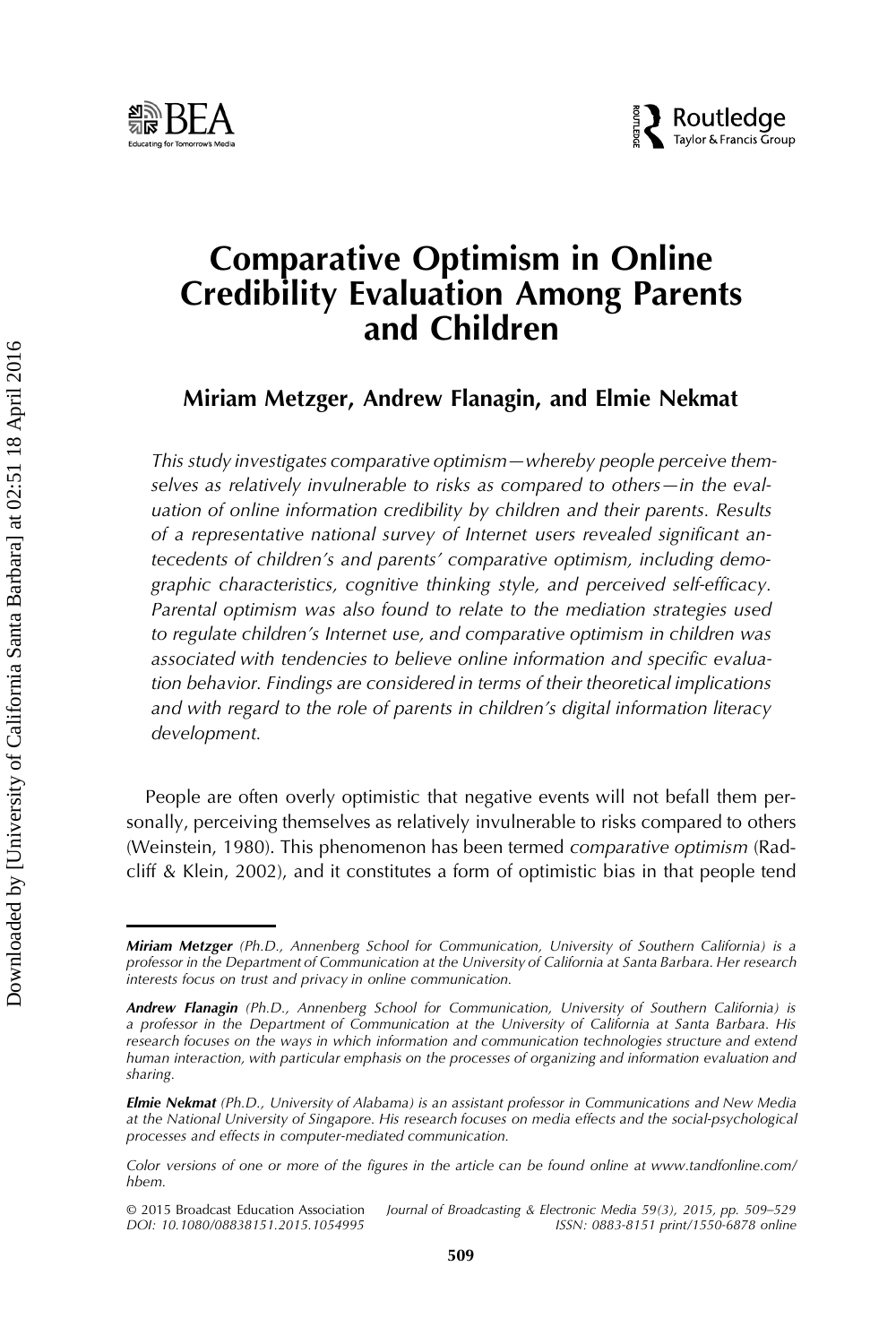to believe they are more likely to experience favorable (rather than neutral or unfavorable) outcomes than are others. The sense of invulnerability that such optimism imparts can counter the effectiveness of measures aimed at promoting people's wellbeing, and thus may foster the persistence of suboptimal self-protective behaviors and practices (Cho, Lee, & Lee, 2013; Radcliff & Klein, 2002). Optimistic biases have been demonstrated in several contexts, including threats to personal health, such as lung cancer and HIV (Dillard, McCaul, & Klein, 2006); societal health, such as the SARS outbreak (Wei, Lo, & Lu, 2007); natural disasters (Shepperd, Helweg-Larsen, & Ortega, 2003); and even uncertain events such as the Y2K problem (Salwen & Dupagne, 2003).

Studies have shown that optimistic biases operate online too (Baek, Kim, & Bae, 2014; Kim & Davis, 2009; Li, 2008), in the context of both risks (e.g., online fraud, privacy infringement) (Campbell, Greenauer, Macaluso, & End, 2007; Cho, Lee, & Chung, 2010) and benefits (e.g., finding jobs). Given the potential risks of misinformation online, examining comparative optimism in online information credibility evaluation would shed light on the extent to which people evaluate potential threats appropriately and thus on their willingness to protect themselves and others against the dangers of misinformation online.

Children constitute an especially important group in this regard. Due to their relatively limited cognitive and emotional development, life experience, and familiarity with the media apparatus, children may lack critical tools and abilities that enable them to evaluate information effectively, in spite of their often avid use of information technologies (Flanagin & Metzger, 2008). Indeed, children have been shown to be more susceptible to online ''disinformation'' (deliberate false information, such as hoax Web sites) compared to older online information seekers (Leu et al., 2008; Mathson & Lorenzen, 2008).

To combat the risks faced by children, media literacy scholars and educators have emphasized the role of parents as information mediators or ''scaffolders,'' who can help guide their children's Internet use (Lauricella, Barr, & Calvert, 2009; Livingstone & Helsper, 2008). However, parents themselves may be overly optimistic about their own abilities to avoid online misinformation. It is therefore important to supplement existing empirical evidence on the determinants of parental mediation efforts for their child's Internet use (Kirwil, 2009; Paus-Hasebrink, Bauwens, Dürager, & Ponte, 2013) by investigating whether these efforts may also be influenced by comparative optimism.

This study examines these issues through an investigation of comparative optimism in the context of online information credibility evaluation. Both parents and their children, ages 11–18, are compared to one another and to ''typical'' Internet users with regard to perceptions of their skills in assessing the credibility of online information. The impact of demographic and individual dispositional factors is also examined, as are outcomes of comparative optimism with regard to the type of Internet mediation strategies parents employ with their children, and whether optimism on the part of children affects their beliefs about online information credibility and their information evaluation behavior.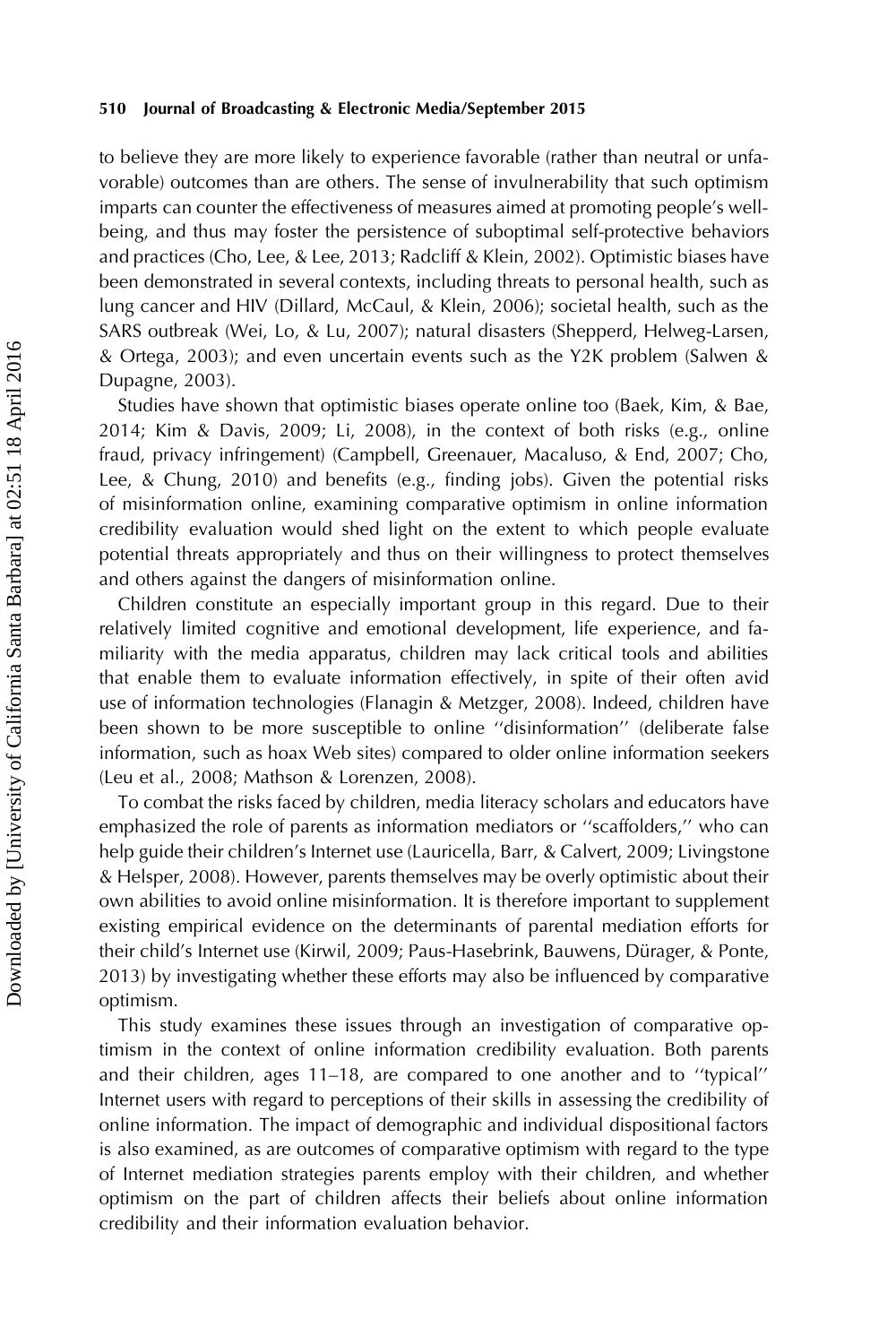# Comparative Optimism and Online Information Credibility Evaluation

Comparative optimism is a psychological predisposition that causes people to believe that negative events are less likely to happen to them, or that positive events are more likely to happen to them, in comparison to others (Radcliff & Klein, 2002; see also Weinstein, 1980). Comparative optimism is related to several terms that are often conflated (see Radcliff & Klein, 2002), including unrealistic optimism, optimistic bias, unrealistic absolute optimism, unrealistic comparative optimism, and dispositional optimism. A key difference lies in whether the perceived optimisms are realistic or unrealistic, or both. Unrealistic optimism is the perception that negative outcomes are less likely to occur to the self than is objectively warranted (e.g., a personal risk estimate that is lower than the base rate or some appropriate objective standard), reflecting an *inaccurate* or biased overconfidence in comparative risk. By contrast, comparative optimism occurs when a person correctly or incorrectly judges his or her risk to compare favorably to that of other people on average. As such, comparative optimism is the belief that one's risk is below that of a target group, without regard to whether this belief is correct (Radcliff & Klein, 2002).

Comparative optimism is also similar to the ''third-person effect'' (3PE) from mass communication research (Davison, 1983), which was formulated to explain self– other judgments in relation to mass media effects (e.g., violence, pornography) and the individual processing of media stimuli. The 3PE is therefore most relevant in explaining one's susceptibility to mass media message influence (e.g., negative impacts of violent media messages), in contrast to optimistic biases, which deal more directly with the likelihood of personally experiencing an event (Salwen & Dupagne, 2003, p. 72) and with judgments concerning one's likelihood to experience negative events or risks as compared to others (for discussion of differences see Li, 2008; Salwen & Dupagne, 2003; Wei et al., 2007). Another important difference is that whereas the 3PE mainly concerns negative phenomena, optimistic biases are linked to both positive (e.g., comparative skill at information evaluation) and negative events (e.g., getting duped by misinformation; Li, 2008), making comparative optimism more appropriate for explaining one's ability to avoid experiencing direct risks and negative events caused by false or noncredible information online.

The tendency toward comparative optimism is premised upon self-serving motivated reasoning, which functions to reinforce personal self-esteem, boost one's ego, and achieve a sense of control over situations (Duck, Terry, & Hogg, 1995; Weinstein & Klein, 1995). Outcomes of such an optimistically biased point of view range from positive effects such as feelings of well-being and higher self-esteem, to negative consequences such as engaging in risky behaviors, overconfidence, and failure to take precautionary safety measures.

Optimistic biases, including comparative optimism, appear robust across many contexts, and they are stronger for events that are perceived to be in one's control (Cho et al., 2010), suggesting that they are largely due to people overestimating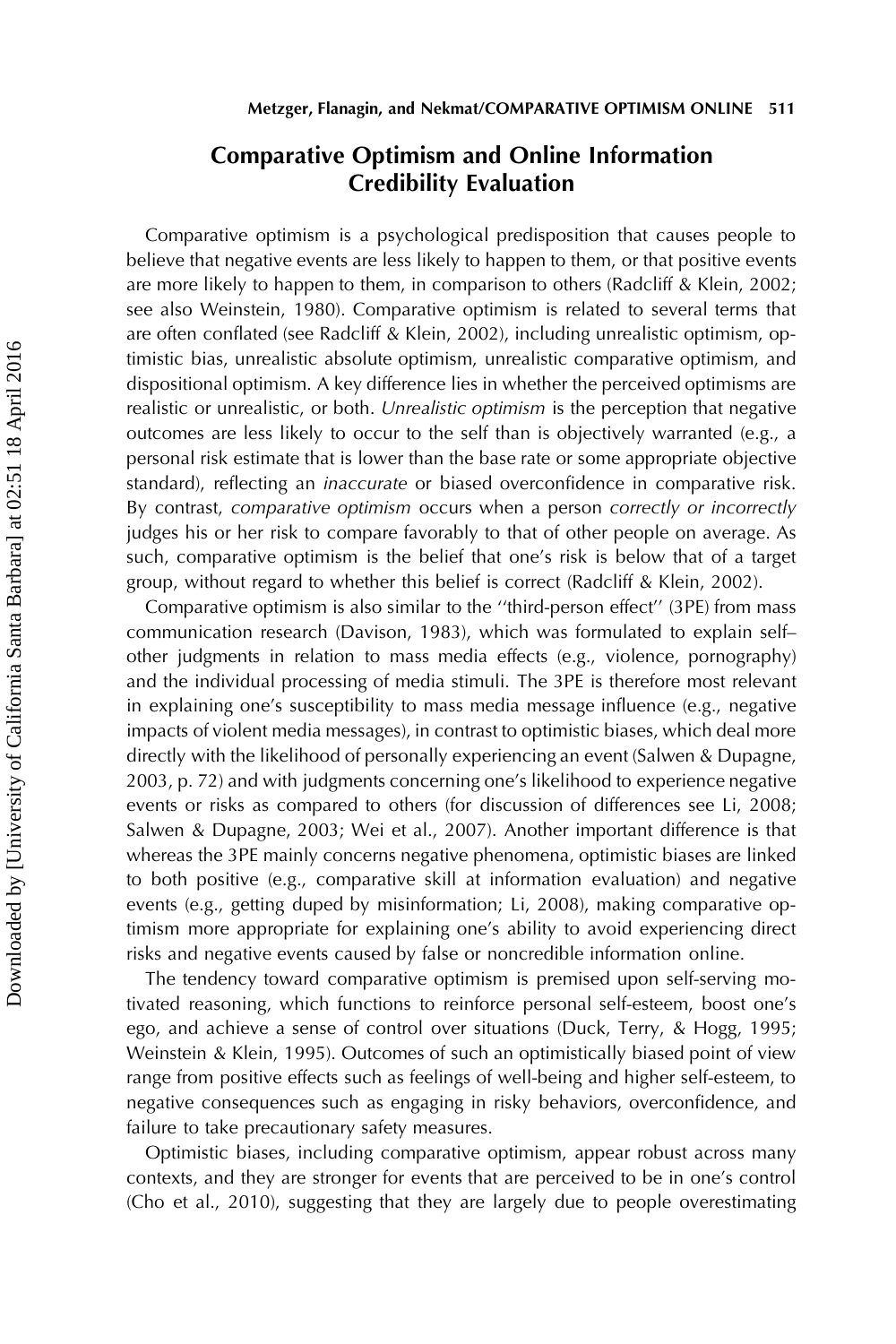how skilled they are relative to others. Because the online environment complicates traditional indicators of credibility (e.g., ambiguous or missing source information, blending of information, advertising content, etc.), the evaluation of information credibility online can be a somewhat uncertain and risky endeavor; yet, Internet users manage this ambiguity by making subjective judgments about the believability of the sources and information they encounter online (Metzger & Flanagin, 2008).  $RQ<sub>1</sub>$  therefore asks whether people will incorrectly estimate their ability to discern credible from noncredible information online, compared to others:

 $RQ<sub>1</sub>$ : Does comparative optimism exist in the evaluation of online information credibility?

# Disparities in Comparative Optimism in Online Information Credibility Evaluation

Several socio-psychological mechanisms help explain the ways in which parents and their children may perceive their susceptibility to online credibility risks differently in comparison to other Internet users, and when compared to each other. In particular, individuals' risk estimates can be influenced by biased views arising from perspectives on referent groups. Research finds that comparisons to a generalized and stereotypical referent group can be ambiguous, cognitively challenging and, consequently, can induce greater self-optimism, especially in risk events that are perceived to be manageable (Duck et al., 1995; Klein & Helweg-Larsen, 2002).

By contrast, assessing one's risk by comparing to in-groups that include psychologically closer and more specific targets, or those people known personally (e.g., friends or family members), leads to more realistic personal risk estimates and thus diminishes comparative optimism (Helweg-Larsen & Shepperd, 2001; Liberman et al., 2007; Meirick, 2004). Studies have shown, for example, that as information and knowledge about a target decrease, target risk estimates increase while personal risk estimates decrease (e.g., Harris & Middleton, 1994; Paek, Pan, Sun, Abisaid, & Houden 2005). The social distance corollary similarly posits that relative physical and psychological distance can determine perceptions of comparative risks between self and others, with more distant outgroup members perceived as more susceptible to risks compared to oneself (Meirick, 2004; Paek et al., 2005).

Shepperd, Quellette, and Fernandez (1996) provide an explanation of how individuals' personal risk estimates may be influenced directly by comparison targets, such as those between parents and their children. Being accountable for others' risks (e.g., one's own child), they argue, induces people to make more conservative, realistic, and accurate judgments of risks. Because parents tend to believe that their child has more positive than negative traits, they place their child in more favorable light, compared to other kids (Regan, Snyder, & Kassin, 1995). For instance, parents perceive their own children to be less affected than other kids by violent media content (Hoffner & Buchanan, 2002). Therefore, even though parents are able to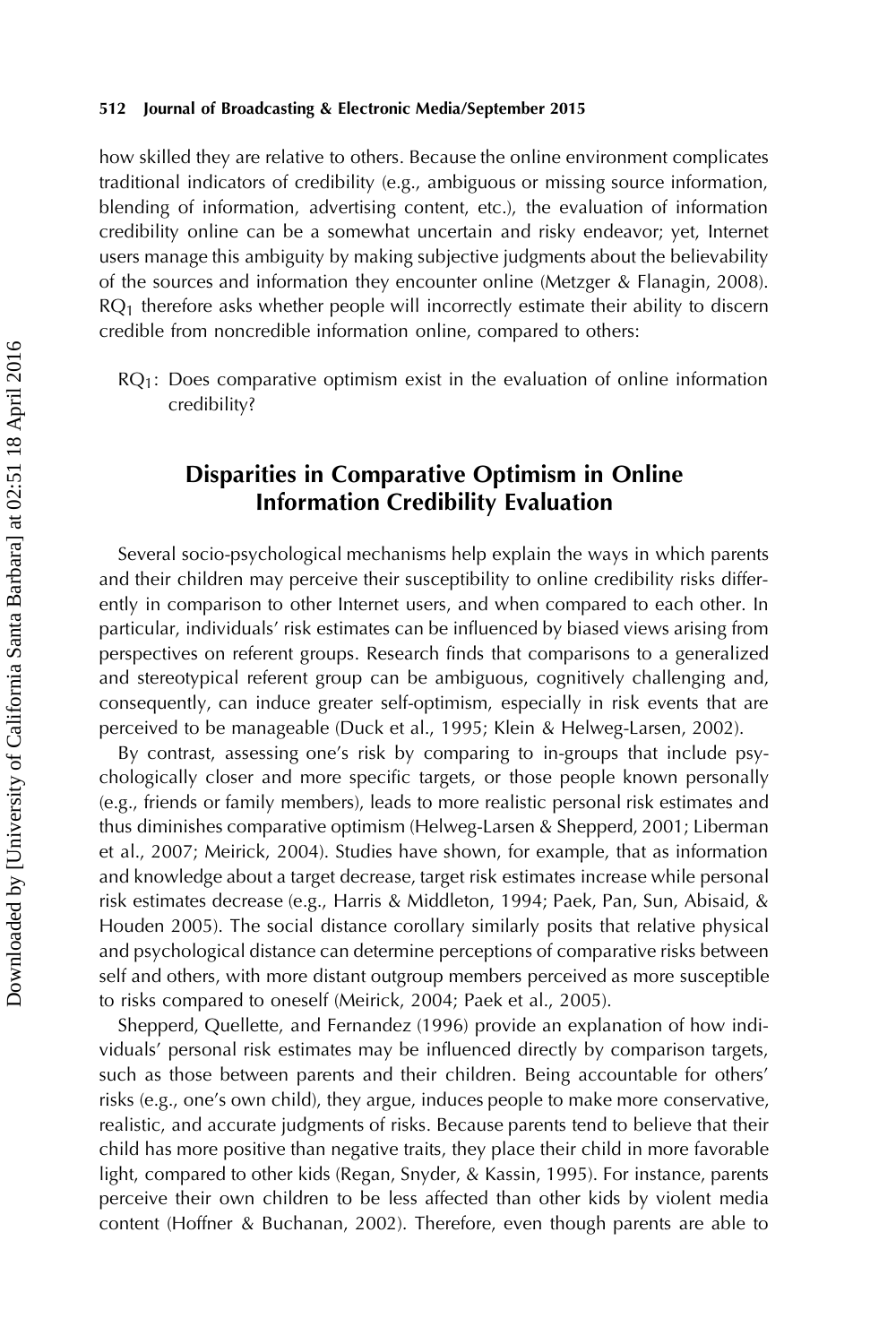#### Metzger, Flanagin, and Nekmat/COMPARATIVE OPTIMISM ONLINE 513

make more accurate comparative risk judgments involving their child, parents' estimates may be biased by their personal accountability toward their child.

Accordingly, when it comes to perceptions of their child's ability to evaluate the credibility of online information, parents may be prone to feel their child is better at discerning information online than the child's actual ability. Moreover, they may make more realistic and conservative comparative risk estimates in comparison to their own children than in comparison to a general group of people whom they do not know personally (e.g., ''typical'' Internet users). Therefore, parents may perceive the risks of using misinformation online faced by their child as similar to their own risks, which should be lower than the perceived risks of general Internet users, in accordance with their own personal comparative optimism in this domain.

Likewise, this perceptual discrepancy would ostensibly affect the child in the same manner. As evidenced by Chapin, de las Alas, and Coleman (2005), for example, children tend to make more realistic assessments of risks (i.e., exhibit less comparative optimism) when comparing themselves to people they know personally, and display more optimism when comparing against people they need to imagine. Therefore, the following hypotheses are forwarded:

- $H_1$ : Parents will display higher levels of comparative optimism in online credibility evaluation when comparing themselves to ''typical'' Internet users than when comparing themselves to their own children.
- H<sub>2</sub>: Children will display higher levels of comparative optimism in online credibility evaluation when comparing themselves to ''typical'' Internet users than when comparing themselves to their parents.

### Trends in Parent–Child Comparative Optimism in Online Information Credibility Evaluation

As children develop, they progressively gain a greater sense of individuality, identity, and autonomy, making them more confident in their own ability to assess risks, such as those from the media (Opgenhaffen, Vandenbosch, Eggermont, & Frison, 2012). They also accumulate a set of life experiences and knowledge about the world that is useful in evaluating the credibility of the information they encounter. In fact there is evidence that older students (e.g., college freshmen) can easily detect farcical Web sites (Mathson & Lorenzen, 2008), whereas younger children (e.g., seventh-graders) tend to view the same Web sites as ''very credible'' (Leu et al., 2008). At the same time, higher internalization of morals in older children can make them feel more invulnerable to negative media content (e.g., Hoffner & Buchanan, 2002). Together, this suggests that as children grow older they should be more skilled in credibility evaluation, more confident in their abilities, and should therefore exhibit greater comparative optimism.

Parents are also likely to recognize that their children's increasing cognitive capabilities and life experience better position them to discern credibility appro-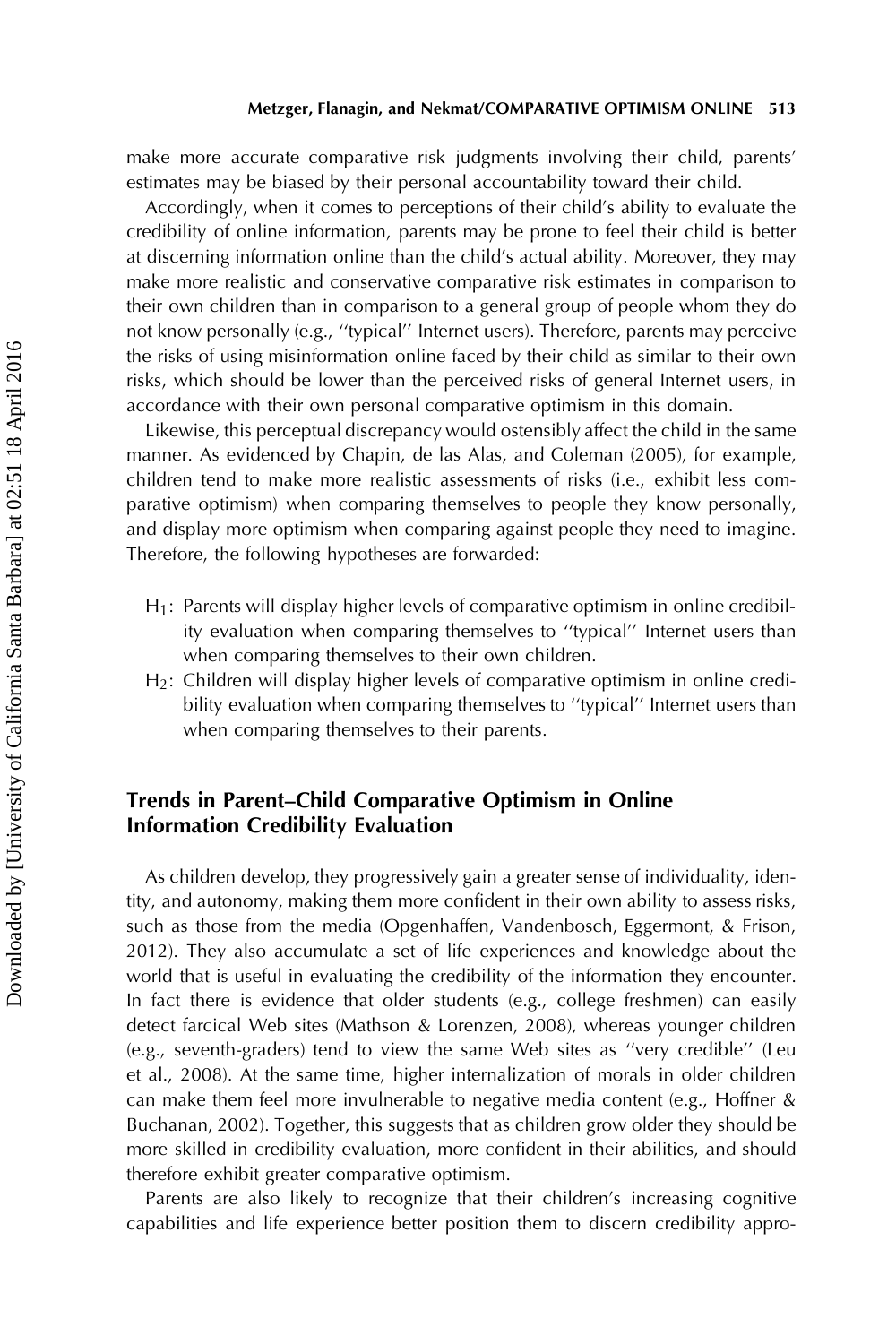priately as they grow older, and thus may tend to view their children as exhibiting lower comparative optimism relative to themselves as their children move from preadolescence to emerging adulthood. These relationships are investigated in  $H_3$ and  $H_4$ :

- H<sub>3</sub>: Children's comparative optimism about online credibility evaluation will increase with age.
- H4: Children's and their parent's opinions about each other's comparative optimism concerning online credibility will tend to converge as the child's age increases.

### Antecedents of Comparative Optimism in Online Information Credibility Evaluation

Several individual factors have been found to moderate people's risk perceptions. Demographic differences, for example, affect optimistic biases across different risk contexts, such as personal health, group violence, and media use (Chapin et al., 2005; Hoffner & Buchanan, 2002; Moen & Rundmo, 2005; Salwen & Dupagne, 2003), as do dispositional and personality factors (Moen & Rundmo, 2005; Suls, Lemos, & Stewart, 2002; Xie, 2014). With regard to comparative optimism in online credibility evaluation specifically, parents' educational level and income, and children's cognitive decision-making styles and perceived self-efficacy are proposed to affect optimism in evaluating the credibility of online information compared to others.

### Parents: Education and Income Level

Research shows that people with greater formal education tend to display selfenhancing perceptions of their own ability. For example, people with more education generally perceive themselves as being less susceptible to media influence than others (Xu & Gonzenbach, 2008). Similarly, more affluent people have been found to feel less vulnerable to events that threaten society as a whole (Salwen & Dupagne, 2003). Moreover, parents with higher levels of formal education tend to be professionals, are computer users themselves, and possess better linguistic skills (Sonck, Nikken, & Haan, 2013), all of which are likely to enhance their optimism in evaluating the Internet and its content (Valcke, Bonte, De Wever, & Rots, 2010; Vekiri, 2010). Therefore, we hypothesize that:

 $H_{5-6}$ : Parents' level of formal education (H<sub>5</sub>) and income (H<sub>6</sub>) are positively related to their comparative optimism in evaluating online information credibility.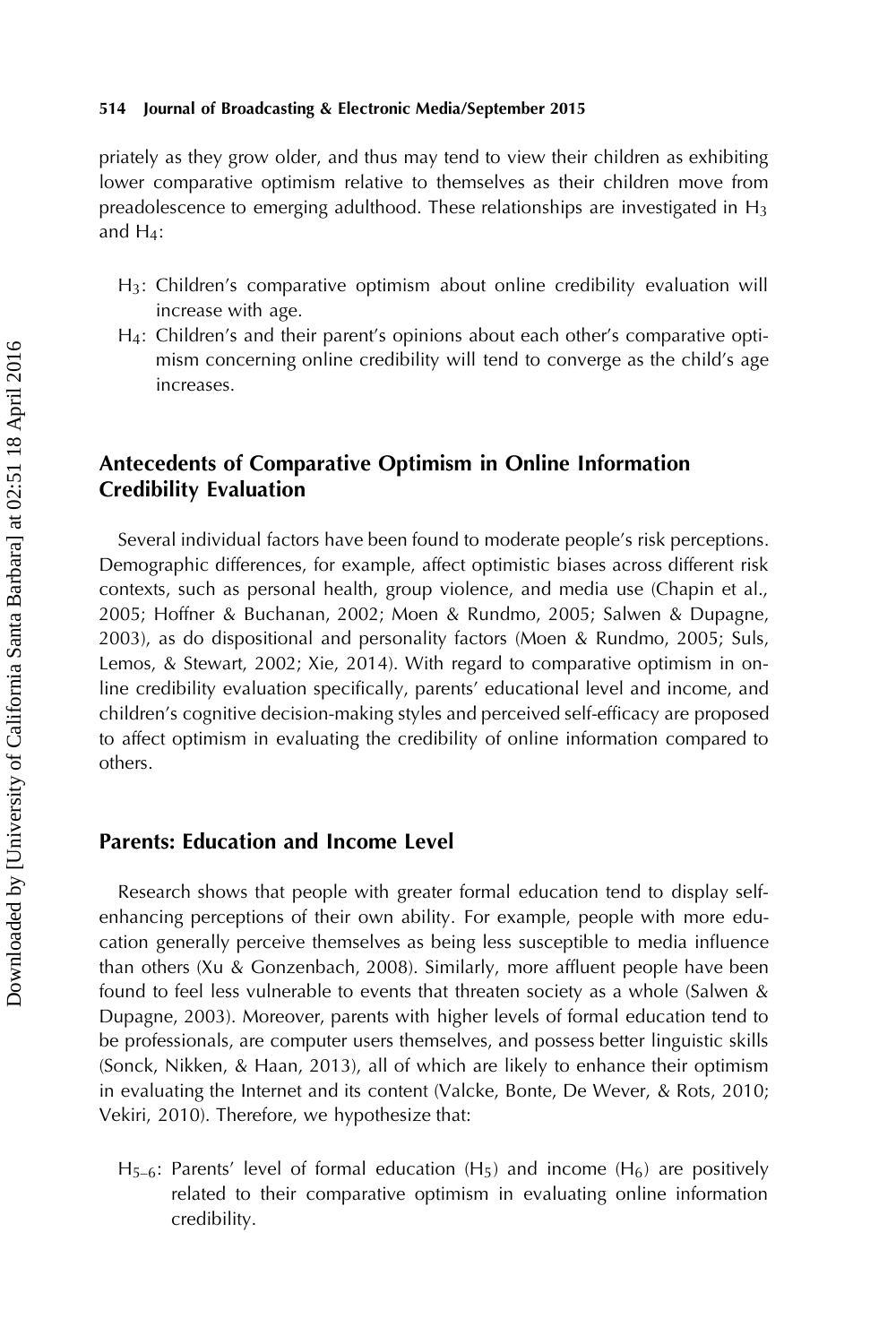# Children: Cognitive Thinking Styles

Effortful thinking and careful scrutiny of information available in memory and in the immediate environment are necessary to accurately and realistically assess personal and others' susceptibility to risks (Chambers & Windschitl, 2004). Humans, however, tend to make comparative judgments heuristically. Indeed, the reliance on cognitive shortcuts encourages people to make downward social comparisons, and thus has been proposed as an explanation for optimistic biases (Alicke, Klotz, Breitenbecher, Yurak, & Vredenburg, 1995). Therefore, mechanisms such as one's thinking or decision-making style can impact their self–other comparative risk assessments (Chambers & Windschitl, 2004; Klein & Helweg-Larsen, 2002).

Accordingly, Wei and colleagues' (2007) survey of people's personal risk perceptions on a health pandemic showed strong positive correlations between cognitive elaboration and perceived impact of risks. Similarly, Li (2008) showed that one's rigor in information processing directly influences perceived susceptibility to risks associated with online communication and moderates their optimistic bias. Individuals who systematically process information by utilizing greater cognitive resources (e.g., experience or skills) tend to be more careful and comprehensive in evaluating relevant knowledge and information, and less influenced by heuristics. Therefore, we predict that children who tend to engage in more elaborate processing of information will display less comparative optimism:

H7: Children's predisposition to engage in effortful thinking is negatively related to their comparative optimism in evaluating online information credibility.

### Children: Perceived Self-Efficacy

Perceived self-efficacy refers to one's confidence in his or her own abilities ''to organize and execute the courses of action required to produce given attainments'' (Bandura, 1997, p. 3), and is consistently found to be positively related to optimistic biases (Klein & Helweg-Larsen, 2002). People with low perceived self-efficacy tend to display a more fatalistic outlook toward risk events (e.g., Crowell & Emmers-Sommer, 2001). Vekiri (2010), for example, showed that among elementary school students, those with more confidence perceived themselves as better able to cope with the risks associated with Internet use. Moreover, students' confidence in Internet use is positively related to their attitudes toward the credibility of online information (Rains, 2008), and increases their tendency to carry out cognitive (e.g., purposeful thinking) (Tsai & Tsai, 2003), as well as content evaluative strategies (e.g., information currency, authorship), when searching for information (Hong, 2006). In short, greater perceived self-efficacy should increase children's optimism in discerning the quality of information found online such that:

 $H_8$ : Children's level of perceived self-efficacy is positively related to their comparative optimism in evaluating online information credibility.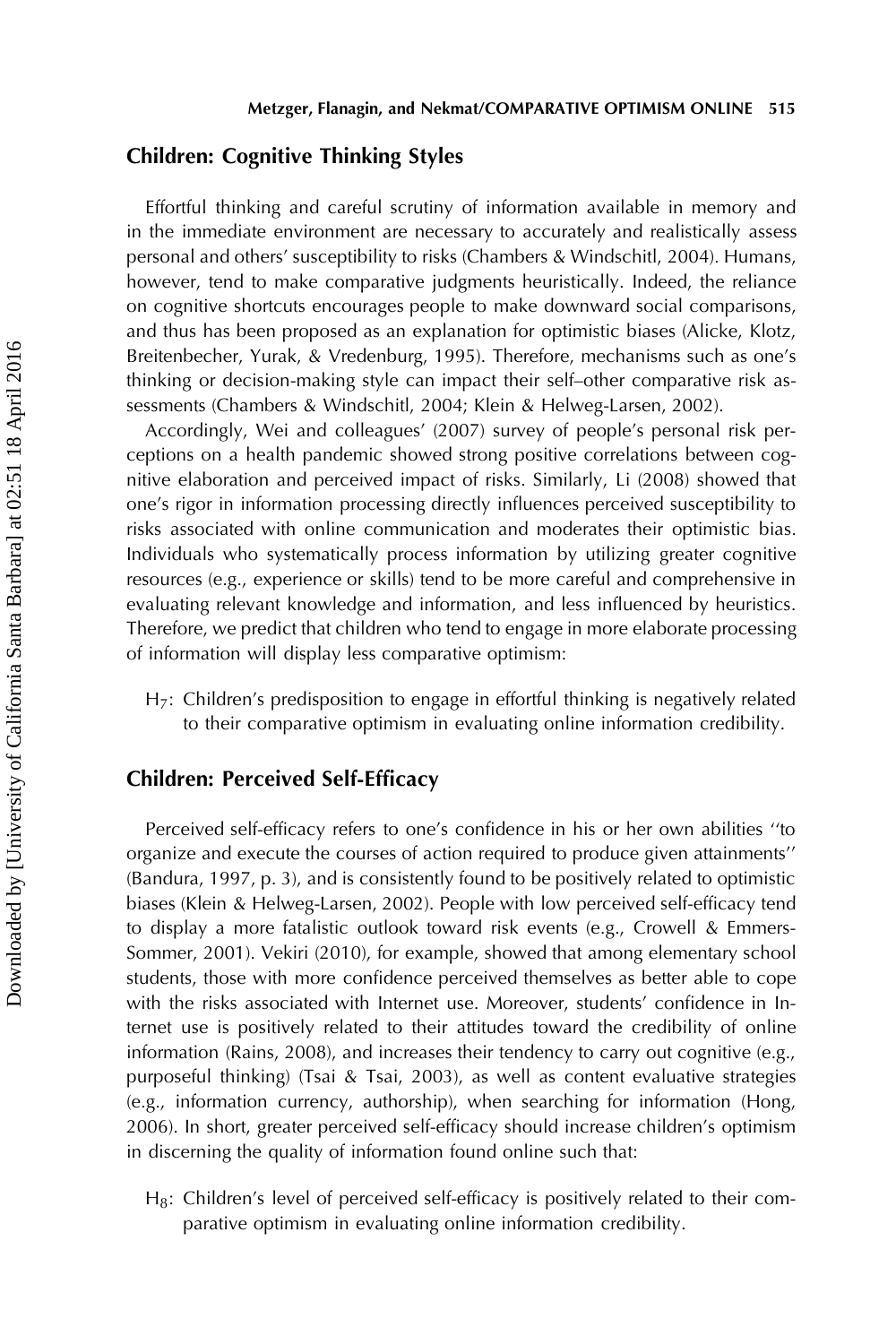### Consequences of Comparative Optimism in Online Credibility Evaluation

Studies have shown that optimistic biases can be negatively related to self-protective behaviors, such as taking precautionary measures against risks (Cho et al., 2013), as well as positively related to prolonging risky behavior in people (Dillard et al., 2006; Kim & Davis, 2009). To illuminate how optimistic biases might be relevant in the context of credibility evaluation online, we investigate whether comparative optimism on the part of parents is related to the type of Internet mediation strategies they employ with their children, and whether comparative optimism on the part of children is related to their attitudes toward and behaviors in evaluating the credibility of online information.

#### Comparative Optimism and Parental Mediation Strategies

Parental mediation is essentially the role taken by parents to regulate and manage their children's usage and experiences with media (Clark, 2011; Nathanson, 1999). The strategies parents use may be broadly categorized as (1) passive mediation, where parents are physically present with the child during media use, without necessarily discussing the medium or its content, (2) active mediation, which involves parents interacting with their child by talking about media content during media use, and (3) restrictive mediation, which refers to parents enforcing rules that limit a child's usage of media in terms of time, location, or types of content, again without necessarily explaining the medium or its content (Nathanson, 1999; Valkenburg, Krcmar, Peeters, & Marseille, 1999).

Studies have increasingly focused on how parents' perceptions of their child's susceptibility to harmful media effects influence the type of mediation strategies they employ. For example, studies have revealed that parents' tendency to manifest third-person perceptions (i.e., perception of their own child's reduced susceptibility compared to others) explains the amount and type of mediation strategy employed (Meirick, Sims, Gilchrist, & Croucher, 2009). Parents' perception of their children's vulnerability to media effects is consistently and positively related to both active and restrictive mediation (e.g., Hoffner & Buchanan, 2002; Valkenburg et al., 1999).

Relatively little, however, is known about whether the comparative confidence in parents' abilities over their own child's or others' abilities (i.e., comparative optimism) is related to the mediation strategies invoked. Paus-Hasebrink and colleagues (2013) examined parent-child dyads across 25 European countries and found that the type of Internet mediation strategies employed by parents is dependent on how parents perceive the child's competency in using the Internet unsupervised, as well as the child's own estimates of his or her Internet skills. Active mediation occurs primarily in families where both parents and child perceive that the latter is highly competent in Internet use, whereas restrictive strategies occur in homes where parents perceive that their child is not competent (even though the child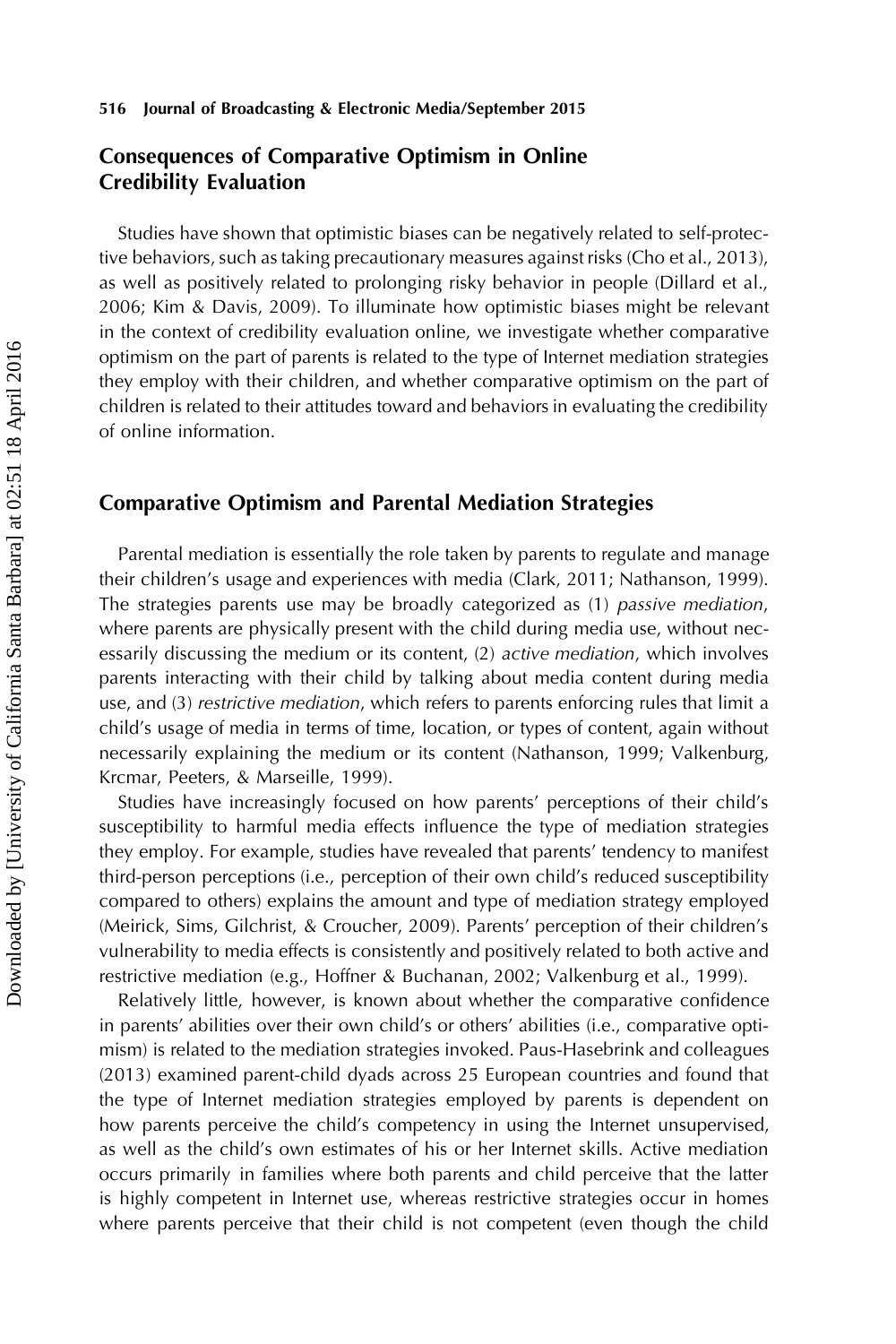may not agree). Overall, less mediation occurred in homes when both parent and child perceived that the child is more highly capable in Internet usage. H<sub>9</sub> and  $RQ_2$ extend this work by addressing parents' comparative optimism as it relates to their mediation efforts:

- H9: Parents' comparative optimism relative to their children is positively related to the level of Internet mediation carried out at home.
- $RQ<sub>2</sub>$ : What is the relationship between parents' comparative optimism relative to their children and the type of mediation employed?

### Comparative Optimism and Children's Beliefs and Behaviors Toward Information Credibility

Young people are inclined to believe they know more about the Internet than their parents (Paus-Hasebrink et al., 2013) and also tend to be optimistic that negative Internet-related events are less likely to happen to them than to their peers (Campbell et al., 2007). In addition, people who are optimistically biased about their ability to avoid risks as compared to others are more likely to be more defensive, complacent, and less attentive when processing risk-related information (Cho et al., 2013), which may make them more susceptible to believing false information (Dillard et al., 2006). At the same time, these people are less willing to seek additional information to verify and supplement the information they receive (Wei et al., 2007) or, in other words, to engage in more analytical information evaluation strategies. Optimistic biases have also been found to encourage other forms of risky online behaviors (e.g., providing personal information) and complacency in applying simple selfprotective online behaviors (Campbell et al., 2007). There is thus reason to believe that comparative optimism about one's own ability to avoid noncredible information online may be related to beliefs about the credibility of online information in general, as well as to actual evaluation behaviors, as follows:

- $H_{10a-b}$ : Children's comparative optimism is (a) positively related to the extent to which they find online information to be believable, and (b) negatively related to their concern about online information credibility.
- $H_{11}$ : Children's comparative optimism is negatively related to the use of more analytical strategies to evaluate information credibility online.

# Method

Online surveys were conducted with a nationally representative panel of Internet users in the United States, fielded by the professional research firm GfK (formerly Knowledge Networks). GfK maintains a probability-based panel of participants, selected via random-digit dialing and address-based sampling methods to ensure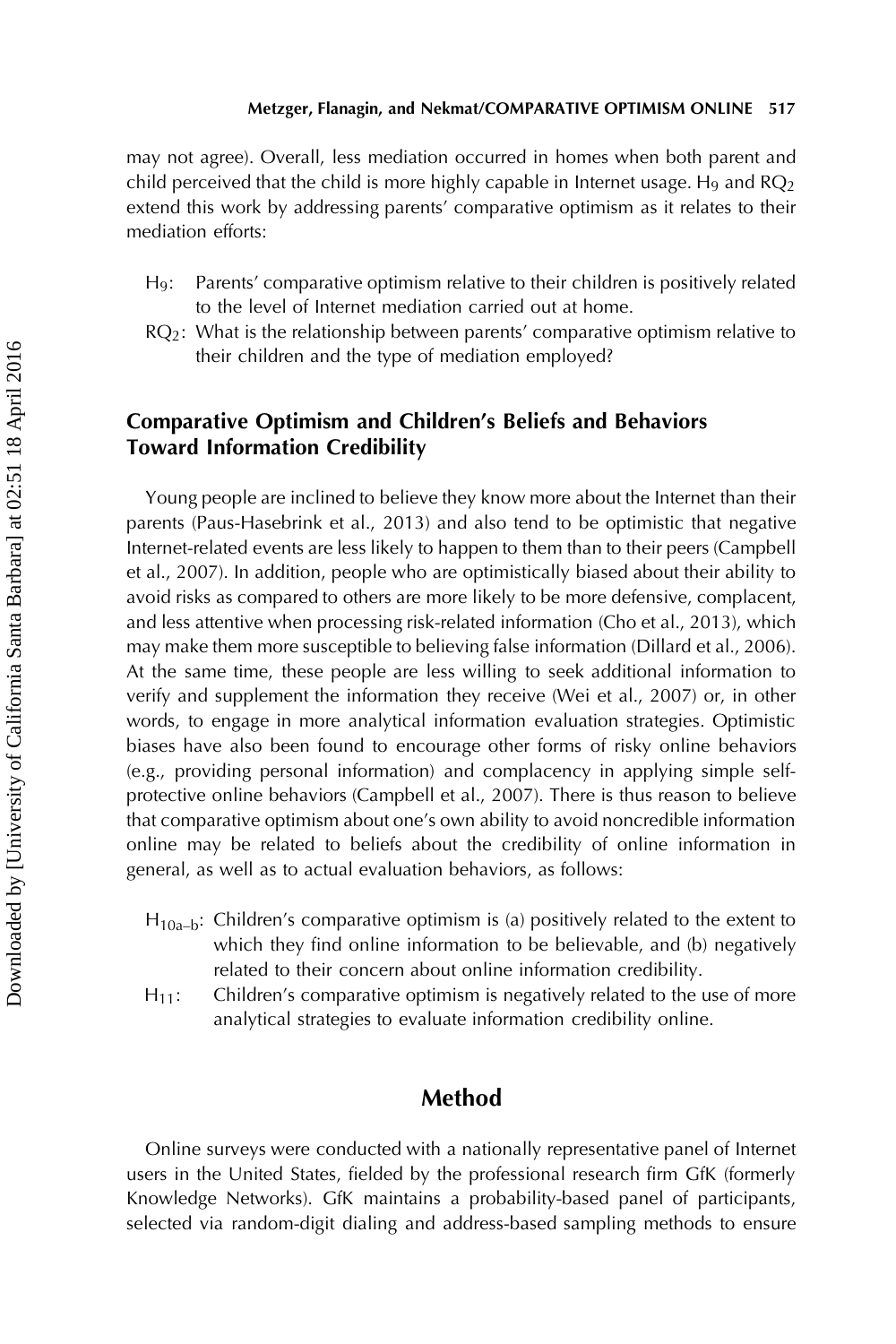a nationally representative sample of U.S. Internet households. Invitations and reminders were sent to 5,936 U.S. adult parents in the panel with at least one child aged 11 to 18 years informing them of the survey and requesting their family's participation. The invitations stated that the purpose of the study was to understand people's ''opinions about digital media use and Web sites on the Internet,'' with no mention that the study was about credibility. A total of 3,136 (52.8%) parentchild dyads responded to the invitation and completed the survey, of which 2,747 (91.7%) were valid for analysis (reflecting the removal of constant raters, constant refusers, and ''speedsters''). Complete information about the sampling frame and sample representativeness of the Knowledge Networks panel may be found on their Web site (see https://www.gfk.com/Documents/GfK-KnowledgePanel-ESOMAR-28- Questions.pdf).<sup>1</sup>

Questionnaire content was pre-tested first in a focus group with children aged 11 to 18 years and then in face-to-face interviews with 40 parents and children from this age group. Additionally, to enhance data generalizability, survey responses were weighted according to demographic distributions from the most recent U.S. Census Bureau's Current Population Survey data for (a) post-stratification adjustments of demographic distributions (i.e., gender, age, race, education, Internet access) to balance errors from panel recruitment and attrition, and (b) study-specific poststratification adjustments (i.e., profiles of children between 11 to 18 years) to account for survey non-response.

#### Measures

### Comparative Optimism.

The standard instrument developed by Weinstein (1980) and others was adapted to measure participants' comparative optimism in online credibility evaluation. Each parent and child answered two sets of three questions. The first set asked, with regard to information obtained from the Internet, who is more (1) ''likely to believe false information'' (reverse coded), (2) ''likely to question the information,'' and (3) ''better at figuring out which information is good or bad.'' Parents were asked to compare themselves to their children, and vice-versa. The second set repeated the questions, but parents and children were asked to compare themselves to a ''typical Internet user'' instead. Responses to all items were measured on a 7-point comparative-risk scale (1 = comparison group much better/likely, 7 = self much better/likely), with a score of 4 indicating that respondents rated themselves as ''equally likely/good'' as the target of comparison. Respondents' scores across the three items were scaled by calculating the mean value ( $\alpha = .66$  for parents;  $\alpha =$ .65 for children). Thus, mean scores falling above the midpoint of the scale indicate increasingly more comparative optimism (i.e., self better than comparison group), and scores at or below the scale midpoint indicate increasingly less comparative optimism relative to the comparison group (i.e., comparison group same as or better than self).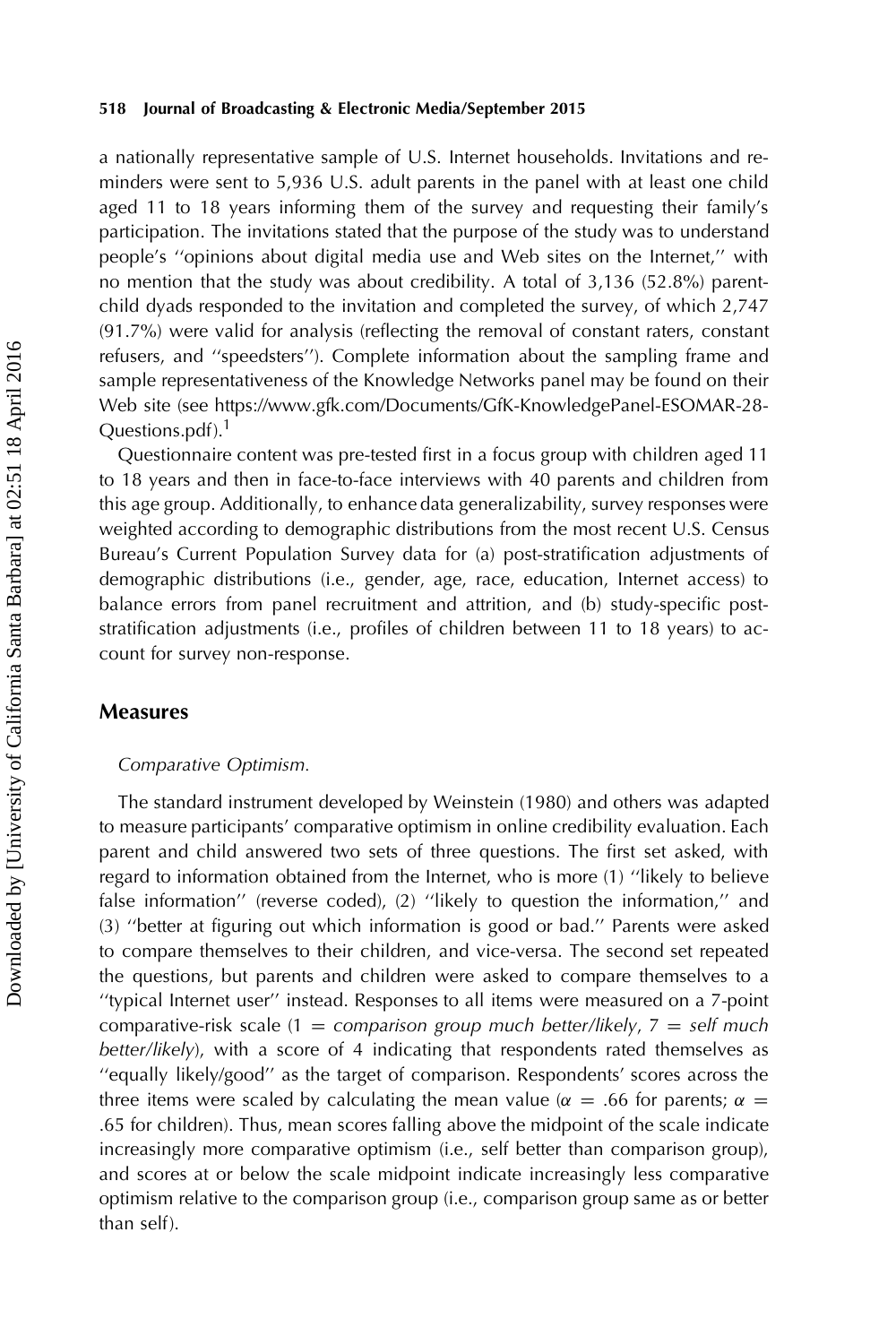#### Cognitive Thinking Style.

Cognitive thinking style was operationalized in this study as one's disposition to engage in effortful thinking, which is also known as ''need for cognition'' (Cacioppo & Petty, 1982). This is a widely studied individual-level trait variable that has been found to impact information processing and decision making generally, because it reflects the degree to which people enjoy taking on mental challenges and thinking about problems. Adapting standard measures for this variable (e.g., Epstein, Pacini, Denes-Raj, & Heier, 1996), the child participants answered nine items measuring their need for cognition (e.g., ''I enjoy problems requiring a lot of thought;'' ''It's really cool to figure out a new way to do something;'' ''I like to spend a lot of time and energy thinking about something'') on a 5-point Likert-type scale (where  $1 =$ strongly disagree,  $5 =$  strongly agree;  $\alpha = .82$ ,  $M = 3.17$ ,  $SD = .61$ ).

#### Perceived Internet Self-Efficacy.

Self-efficacy was operationalized as one's confidence in the ability to use the Internet well, and one's level of Internet knowledge and skill compared to other users. Three items asking child participants to rate their (1) ''ability to find what you are looking for on the Internet,'' (2) ''knowledge of the latest Internet trends and features,'' and (3) technical skill with the Internet, compared to ''other Internet users," on a scale of 0 to 10 ( $\alpha = .82$ ,  $M = 6.82$ ,  $SD = 1.96$ ).

#### Parental Mediation Strategies.

Following the three types of parental mediation strategies developed by Nathanson (1999) and Valkenburg and colleagues (1999), parents rated how often they (1) sit with their child while he or she is on the Internet (from  $1 =$  never to  $5 =$  very often; passive mediation); (2) talk with their child about whether information found on the Internet is trustworthy (from  $1 =$  never to  $5 =$  very often; active mediation); and (3) the degree to which they control their child's Internet use (by limiting time spent on the Internet, limiting sites visited, restricting computer location, or in ''other'' ways; summed such that  $1 =$  use of none of these methods to  $5 =$  use of four or more of these methods; restrictive mediation).

#### Online Information Credibility.

Child participants answered four questions on a 5-point scale  $(1 = not at all$ to  $5 = \text{very much}$  regarding online information credibility: (1) how much of the information online is believable, (2) how much should other people believe what they see online, (3) how concerned should people be about believing information found on the Internet, and (4) how often do you think about whether you should believe information you find on the Internet. A factor analysis showed the items represent two separate factors: (a) believability of online information comprising items (1) and (2) (component scores range  $= .755 - .801$ , p  $< .01$ ), and (b) concern about the credibility of online information from items (3) and (4) (component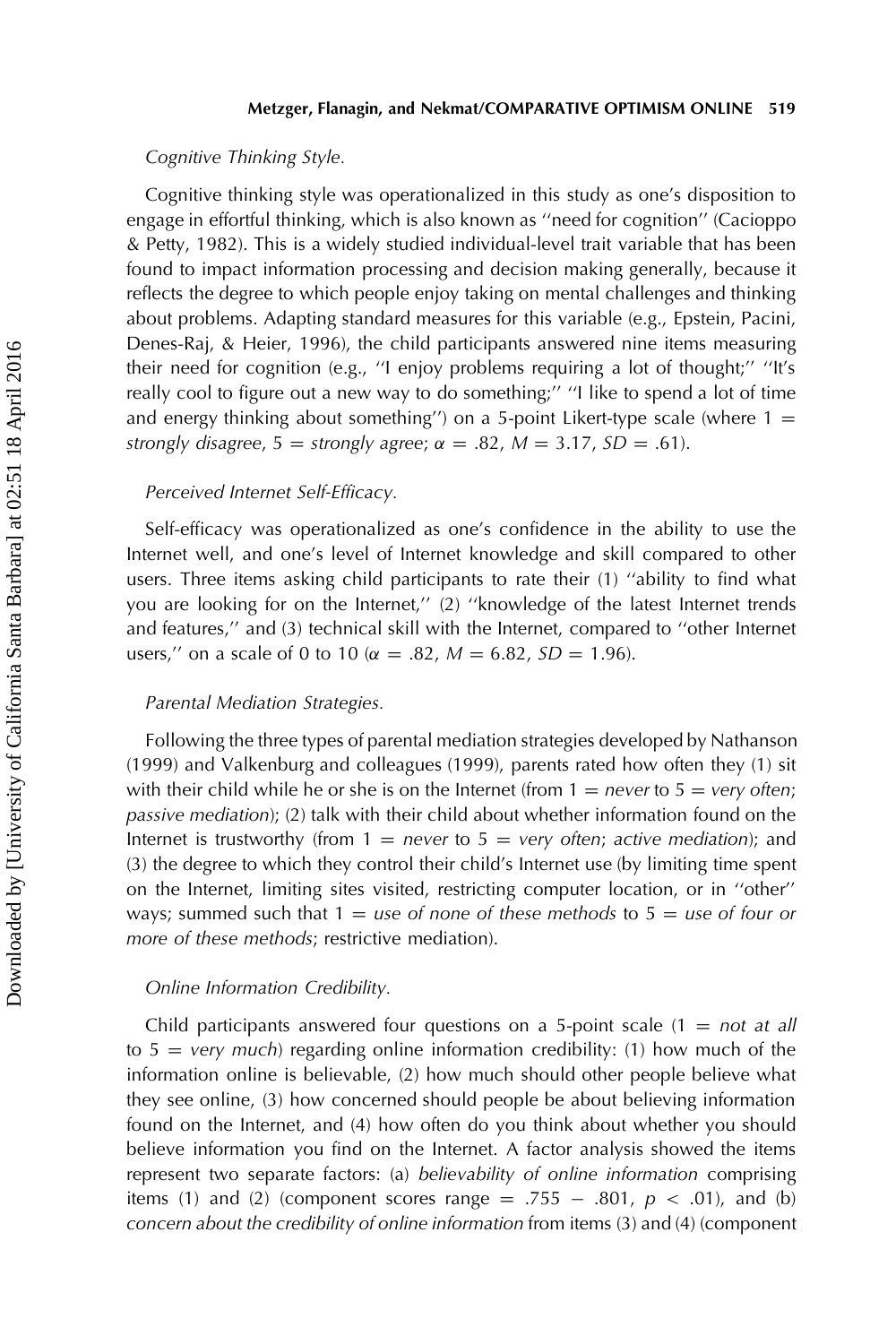scores range = .675 - .768, p < .01), explaining about 69.3% of cumulative variance.

#### Analytical Evaluation Strategies.

Children's use of analytical information evaluation strategies when considering the credibility of information encountered online was measured on a 5-point Likerttype scale (1 = never to 5 = very often) by asking child participants: 'When you decide what information to believe on the Internet, how often do you'': (1) give careful thought to the information, (2) look at several things to figure out whether you should believe it or not, (3) gather as much information as you can to help you decide, (4) double check your information to be sure you have the right facts, and (5) make decisions in a careful, well thought-out way ( $\alpha = .85$ ,  $M = 3.43$ , SD = .75). These items were included as part of a list of a range of possible information evaluative behaviors, including heuristic approaches, to decide whether information is credible.

## Results

 $RQ_1$  asked whether comparative optimism exists in the evaluation of online information credibility. T-tests showed significant differences from the scale midpoint of 4 (indicating respondents rating themselves as ''equally likely/good'' as the comparison target) across all comparison groups (2-tailed). The highest comparative optimism was displayed by parents comparing themselves to their child  $(M = 5.48, SD = 1.18, t[2746] = 65.75, p < .001$ ), followed by parents comparing themselves to a typical Internet user ( $M = 5.09$ ,  $SD = 1.10$ , t[2746] = 52.06,  $p < .001$ ), and then children comparing themselves to a typical user (M = 4.53,  $SD = 1.11$ ,  $t[2734] = 24.87$ ,  $p < .001$ ). Although there was a significant difference for children comparing themselves to their parents ( $M = 3.29$ ,  $SD = 1.22$ ,  $t[2734] = -30.42$ ,  $p < .001$ ), the results show that children felt they were not as good at online credibility evaluation as their parents. Results thus indicate the existence of comparative optimism in online credibility evaluation among parents (compared to their children and to typical Internet users), and among children but only when they compare themselves to ''typical'' Internet users.

 $H_1$  and  $H_2$  predicted that the comparative optimism in online credibility evaluation displayed by parents and children would be greater when they compared themselves to typical Internet users, versus when the comparison was to each other. Paired-samples t-test results showed significant differences in comparative optimism displayed by both parents,  $t(2746) = -15.38$ ,  $p < .001$ , and by children,  $t(2734) =$  $-45.82$ ,  $p < .001$ . However, as demonstrated by the means noted in RQ<sub>1</sub>, parents' comparative optimism was greater when they compared themselves to their own child as opposed to the typical Internet user, whereas children displayed greater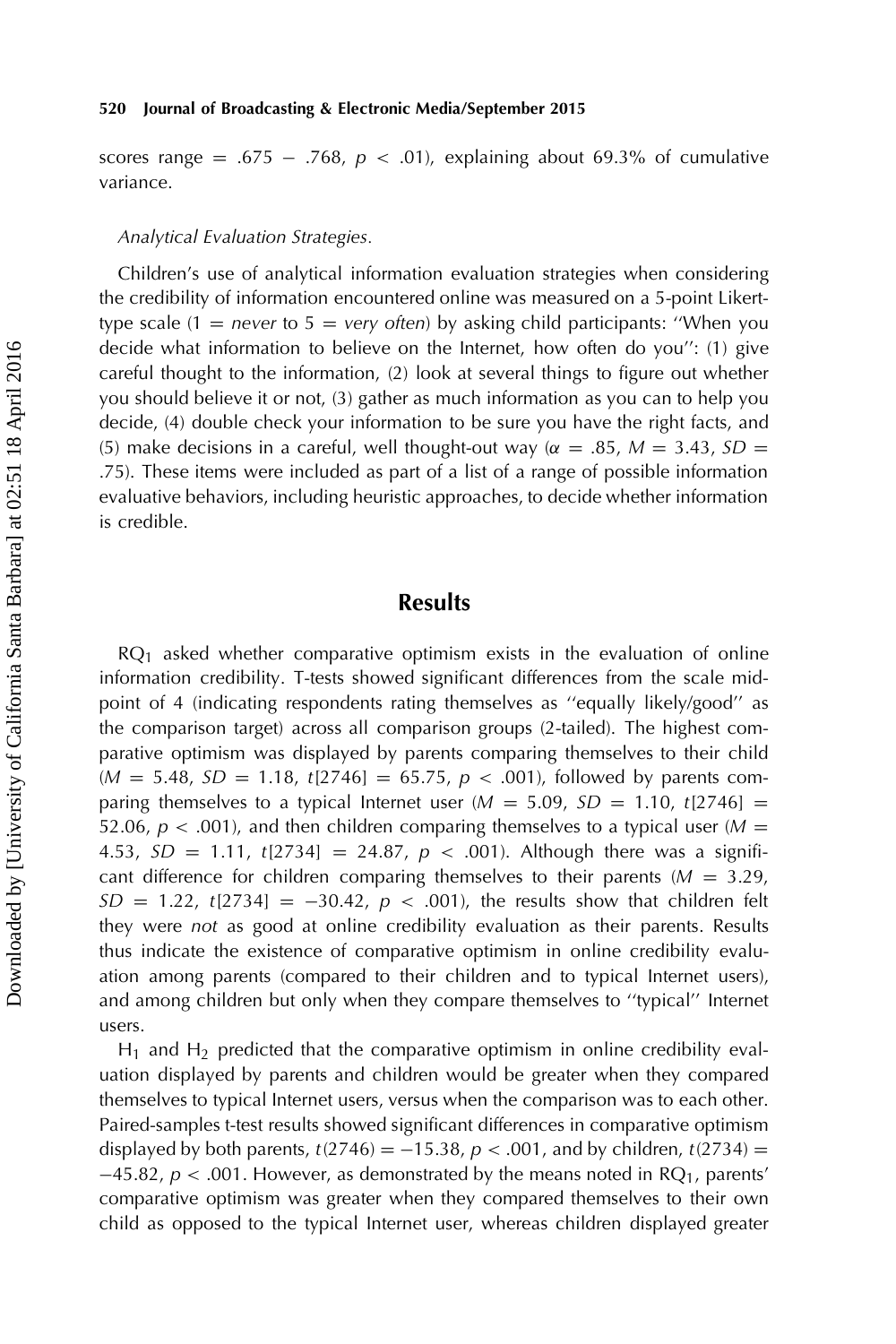

Figure 1



comparative optimism over the typical user than their own parent. Therefore, the data do not support  $H_1$  but do support  $H_2$ .

 $H_3$  predicted a positive relationship between children's age and their comparative optimism. Regression results showed increases in children's optimism by age when compared to their parents,  $F(1, 2734) = 165.65$ ,  $\beta = .239$ ,  $p < .001$ ,  $R^2 = .06$ , and when compared to typical Internet users,  $F(1, 2734) = 77.24$ ,  $\beta = .166$ ,  $p < .001$ ,  $R^2 = .03$ , showing support of H<sub>3</sub>. H<sub>4</sub> predicted that children's and parents' optimism in evaluating online credibility when compared to each other will converge as the child's age increases. Figure 1 illustrates the converging trend, and regression results further show that parents' comparative optimism decreased significantly as the age of their child increased,  $F(1, 2746) = 230.88$ ,  $\beta = -.279$ ,  $p < .001$ , in support of H<sub>4</sub>.

# Antecedents of Comparative Optimism in Online Information Credibility Evaluation

Multiple regression analyses were used to test the influence of individual factors on comparative optimism. H<sub>5</sub> and H<sub>6</sub> predicted positive relationships between formal education and income and parents' comparative optimism in evaluating the credibility of online information. Both hypotheses were supported. Parents with higher income ( $\beta = .05$ ,  $p < .01$ ) and education level ( $\beta = .09$ ,  $p < .001$ ) were more optimistic when comparing to their own children,  $F(2, 2746) = 19.17$ ,  $p <$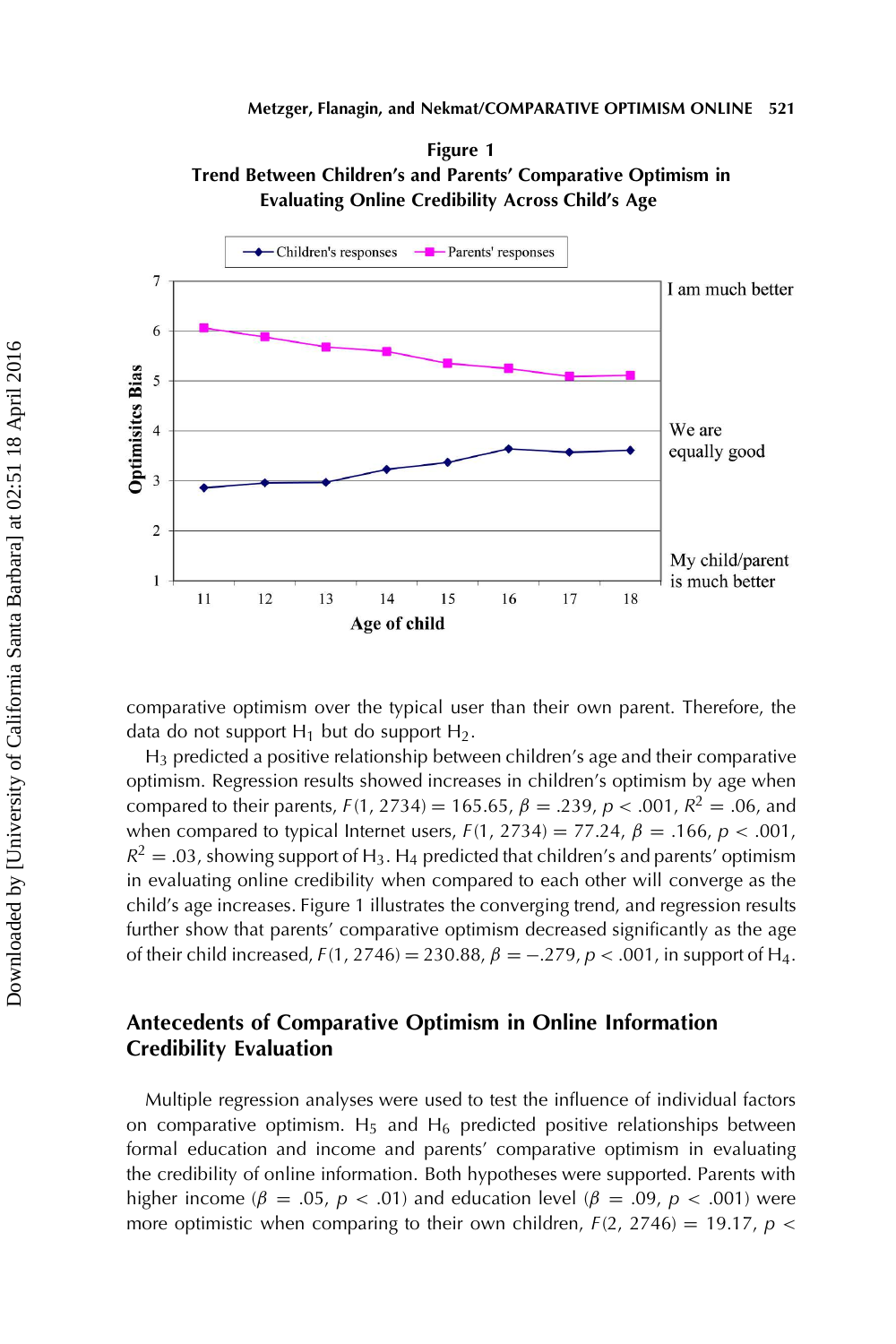.001,  $R^2 = .013$ , and also when comparing to typical Internet users,  $F(2, 2746) =$ 51.86,  $p < .001$ ,  $R^2 = .057$  (income:  $\beta = .07$ ,  $p < .01$ ; education level:  $\beta = .16$ ,  $p < .001$ ).

 $H<sub>7</sub>$  and  $H<sub>8</sub>$  were analyzed together via multiple regression analysis. Although the results of the regression analyses were significant for the child versus parent comparison (F[2, 2730] = 110.86,  $p < .001$ ,  $R^2 = .074$ ) and for the child versus typical Internet user comparison (F[2, 2730] = 217.62,  $p < .001$ ,  $R^2 = .137$ ), they did not always confirm the hypothesized relationships. Specifically,  $H_7$  predicted a negative relationship between children's effortful thinking and their comparative optimism, yet, effortful thinking was positively related to optimism when children compared themselves to typical Internet users ( $\beta = .05$ ,  $p < .01$ ) and to their parents ( $\beta$  = .21,  $p$  < .001). H<sub>8</sub> predicted a positive relationship between perceived selfefficacy and comparative optimism, which was supported by the data. Perceived Internet self-efficacy led to greater optimism when children compared themselves to typical Internet users ( $\beta = .26$ ,  $p < .001$ ), as well as to their parents ( $\beta = .26$ ,  $p < .001$ ).

## Consequences of Comparative Optimism in Online Credibility Evaluation

Multivariate multiple regression analyses were conducted to test the relationships between parents' comparative optimism relative to their children on parental mediation strategies (H<sub>9</sub> and RQ<sub>2</sub>), and children's comparative optimism on their believability of online information  $(H_{10a})$ , concern about credibility of online information  $(H_{10b})$ , and analytic evaluation of online information  $(H_{11})$ .

H9 was supported. The more optimistic parents were in their ability to evaluate online information compared to their children, the greater were the levels of passive, active, and restrictive mediation strategies used,  $\lambda = .938$ , F(3, 2780) = 61.10, p < .001.  $RQ_2$  explored relationships between parents' comparative optimism and the type of mediation strategies employed. The strongest relationship was observed between parents' comparative optimism and the amount of restrictive strategies employed: highly optimistically biased parents were most inclined to impose restrictions on their child's Internet use ( $B = .27$ ,  $p < .001$ ), rather than sitting together  $(B = .10, p < .01)$  or discussing the credibility of online information with their child  $(B = .04, p < .01).$ 

 $H_{10a}$  predicted a positive relationship between children's comparative optimism and their perceived believability of online information. Despite significant overall F tests for when children compared themselves to their parents ( $\lambda = .995, F[3,$  $2724$ ] = 4.64,  $p < .01$ ) and when children compared themselves to typical Internet users ( $\lambda = .947$ , F[3, 2724] = 50.71, p < .001), the results did not support H<sub>10a</sub>. Rather, a significant inverse relationship was found for comparative optimism and perceived believability of online information, and only when they compared themselves to typical Internet users ( $B = -.04$ ,  $p < .001$ ). H<sub>10b</sub>, which predicted a neg-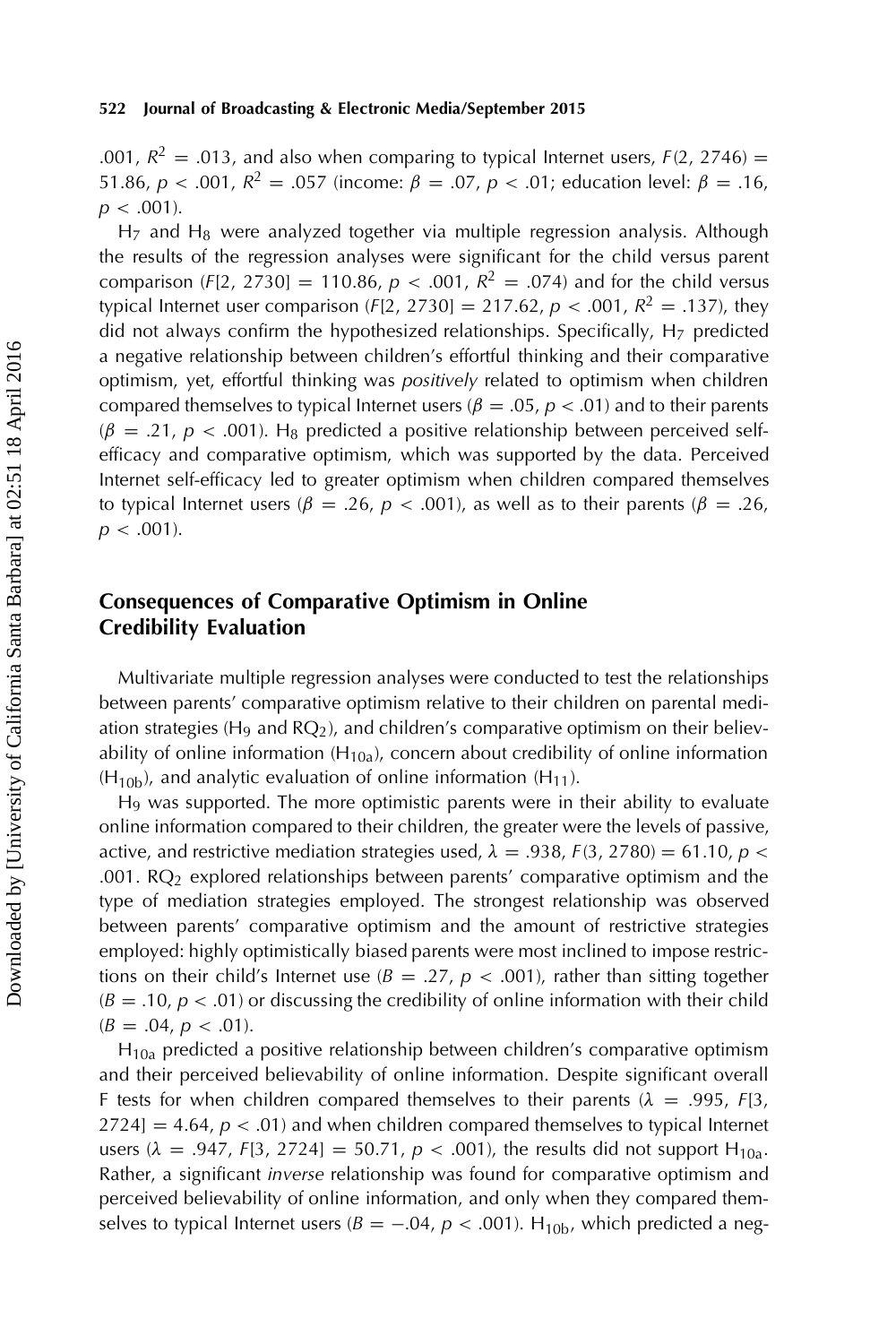#### Metzger, Flanagin, and Nekmat/COMPARATIVE OPTIMISM ONLINE 523

ative relationship between children's comparative optimism and their concern for online information credibility, was partially supported. The hypothesized negative relationship was found when children compared themselves to their parents ( $B =$  $-0.04$ ,  $p < 0.001$ ), but a significant *positive* relationship was found when children compared themselves to typical Internet users ( $B = .13$ ,  $p < .001$ ). Finally, H<sub>11</sub> predicted a negative relationship between children's comparative optimism and their tendency to evaluate online information analytically. This was not supported, as children were actually more analytical in evaluating online information when their comparative optimism toward typical Internet users was greater ( $B = .11$ ,  $p < .001$ ).

# Discussion

This study provides the first empirical evidence of the existence of comparative optimism among children and parents in the context of online information credibility. In fact, children in this study as young as 11 years old believe they are more skilled at evaluating the credibility of online information than the ''typical'' Internet user. This sense of confidence may be cause for concern given that some children may lack both the skills and life experience needed to evaluate information accurately.

Yet, at the same time, children and their parents exhibit a healthy understanding of one another's relative proficiency in evaluating online information. Whereas children display greater comparative optimism relative to a typical Internet user versus relative to their parents  $(H<sub>2</sub>)$ , parents report greater comparative optimism relative to their own children rather than in comparison to typical Internet users (opposite of the hypothesized relationship in  $H_1$ ). Thus, the body of past evidence showing that in-group comparisons tend to spark greater similarity (and therefore less optimistic biases) applies in this study from the child to the parent but not vice-versa, suggesting that for parents the intimate knowledge of limitations in their children's information evaluation skills trumps the potentially bonding effects of in-group identification felt with them. From a child's perspective, comparative optimism is only felt over typical Internet users, and not in relation to their parents, even as they experience greater comparative optimism with age  $(H<sub>3</sub>)$ , and even as their comparative optimism converges with that of their parents over time  $(H_4)$ . Overall, these findings point to the strong presence of comparative optimism in the domain of online information evaluation that is nonetheless tempered by a certain understanding on the part of parents and their children about the relative strengths and limitations of one another's specific skillsets.

Comparative optimism in online credibility evaluation is also linked in this study to important antecedents and outcomes, for parents and for children. Results confirm that adults' education and income are positively related to their comparative optimism regarding technology use, and extend past work by demonstrating that comparative optimism among adults is present in the evaluation of online informa-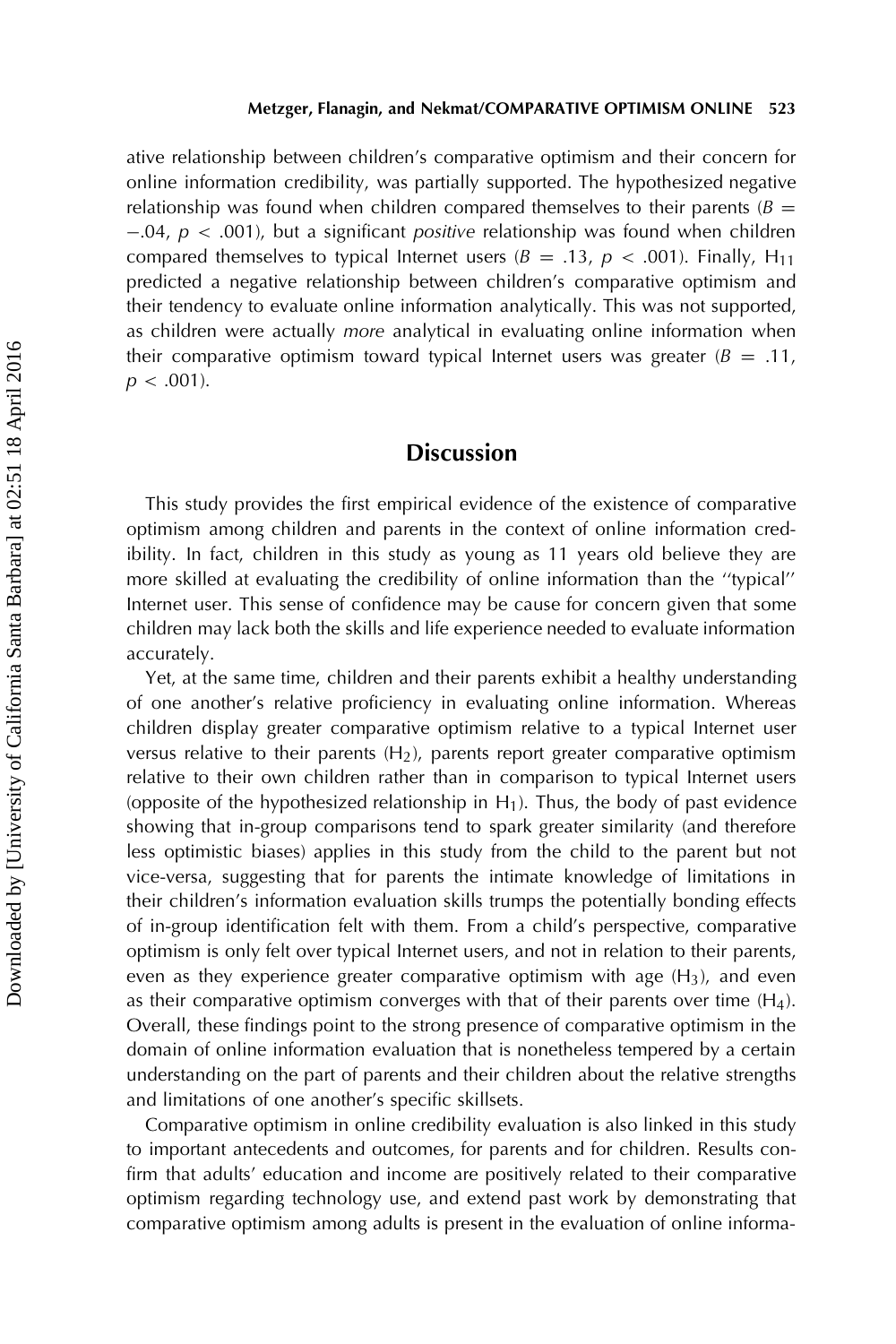tion credibility when compared to both their own children and to typical Internet users  $(H_{5-6})$ . Children, too, exhibit enhanced perceptions of their evaluative abilities compared to others as they feel more efficacious in a variety of Internet skills  $(H_8)$ .

Further insight into children's confidence and sense of self-efficacy comes from examining the hypotheses from this study for which results opposite to those anticipated were found. Specifically,  $H_7$  and  $H_{11}$  together proposed that children invoking more effortful or analytical evaluation strategies would demonstrate less comparative optimism, due to increased cognitive elaboration that might temper their selfconfidence, and  $H_{10}$  argued that children with greater comparative optimism would find online information to be more believable and exhibit less concern about online information credibility due to complacency resulting from their confidence. Results showed, however, that effortful thinking and analytical strategies were positively related to comparative optimism, and that children's comparative optimism over typical Internet users was negatively related to the degree to which they found online information to be believable, and positively related to their concerns about online information credibility.

These unexpected findings can potentially be explained by partially reversing the originally hypothesized relations by noting that beliefs about the (lack of) credibility of information online may lead to concerns about information credibility, which can prompt the use of analytic or effortful evaluation strategies, which might then (justifiably) lead to optimistic biases. To test these alternative relations, post hoc analyses were run on the variables from  $H_7$ ,  $H_{10}$ , and  $H_{11}$ . Regression results showed that (1) the less children believed online information, the greater was their concern for online credibility ( $\beta = -0.07$ ,  $p < .001$ ), (2) the greater their concern for online credibility, the more analytic was their behavior in evaluating online information ( $\beta = .37$ ,  $p < .001$ ), and (3) the more analytic they were in evaluating online information, the greater was their comparative optimism with regard to typical Internet users ( $\beta = .30$ ,  $p < .001$ ).

It thus appears that at least some comparative optimism felt by children may, in fact, be well-justified and quite rational—and perhaps not overly optimistic at all. If indeed children's confidence in their capacity to evaluate the credibility of online information is rooted in their effective use of analytical evaluation strategies, concerns about them having a false sense of confidence and the negative outcomes that arise from them might be overblown. However, this ultimately hinges on the degree to which children actually invoke analytical strategies effectively to assess online information. If, for example, improper or inaccurate analytical evaluation strategies were used by children, then the seemingly constructive relationship between the use of these strategies and comparative optimism found in this study may in fact indicate precisely the kind of unjustified overconfidence that past studies have feared.

Although this study did not directly assess the actual use and effectiveness of children's analytical evaluation strategies, findings from this study do shed some light on this. In particular,  $H_1$  showed that parents perceived that their children are less adequate than typical Internet users in this capacity. Moreover, children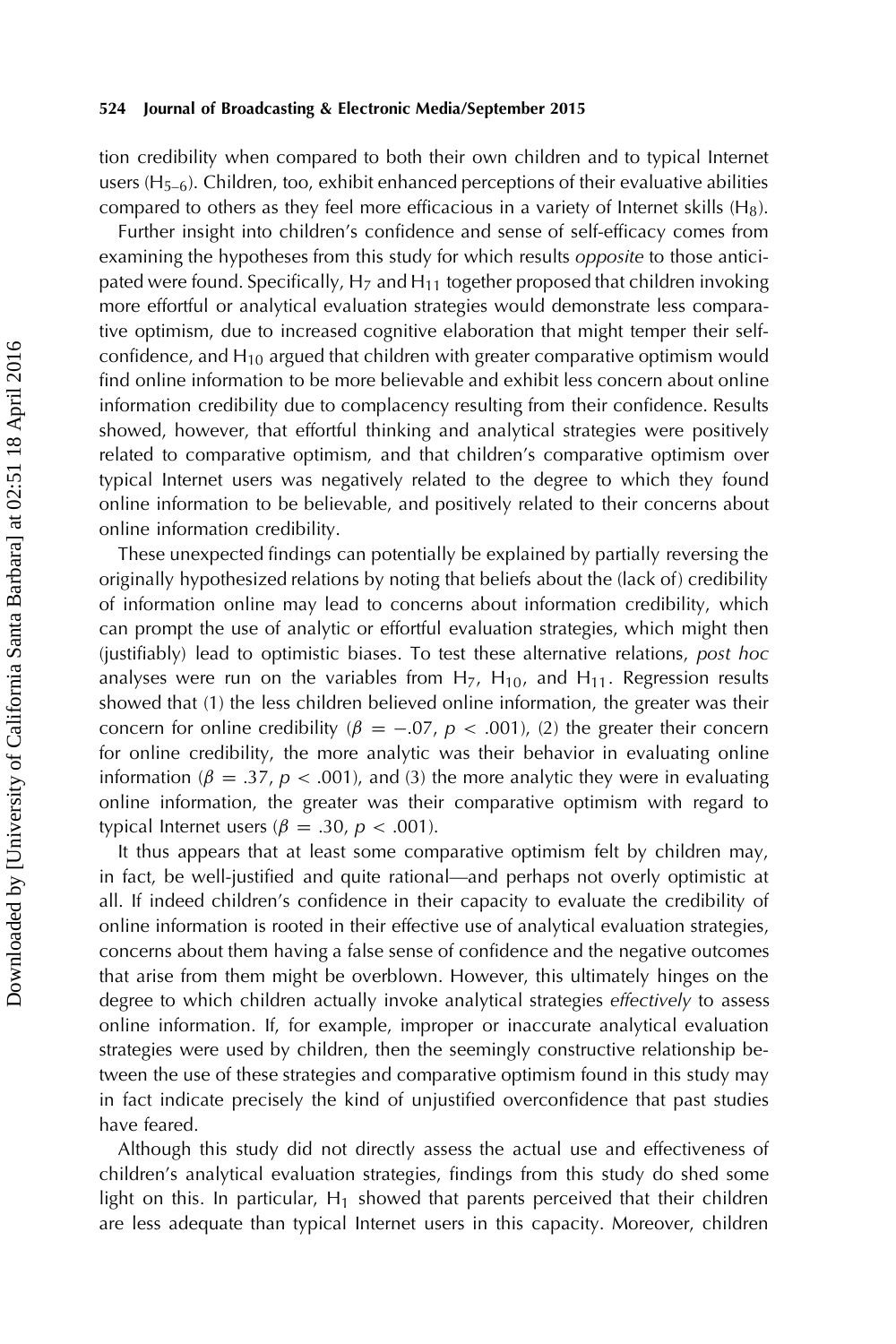indicate that their parents (whose information evaluation skills they are likely more familiar with than ''typical'' adult users) are better than they are at information evaluation online  $(H_2)$  suggesting that—because there is no reason to believe that parents are actually any more or less skilled in information evaluation online than average adult Internet users—kids' actual evaluation skills are truly at or below that of a typical user. Thus, and overall, evidence from this study suggests that in spite of the positive relationship between the use of analytical evaluation strategies and comparative optimism among children, the negative outcomes of being overly confident may still endure, given that children may lack the capacity to take full advantage of the analytical strategies they report using. Nonetheless, because the current study did not include an objective or baseline measure of information evaluation skill, the data collected for this study are limited in their ability to speak to whether the optimism expressed by participants in this study is unrealistic or not. Clearly, an important goal for future research is to resolve this by examining the specific information evaluation strategies children invoke and how effective these strategies are. Additionally, because past research (Flanagin & Metzger, 2000) has demonstrated perceived differences in information credibility according to its type (e.g., entertainment versus health information) future research might also explore whether various information topics affect the relations demonstrated here.

Comparative optimism was found to influence mediation strategies employed by parents. Parents with higher comparative optimism relative to their children tended to invoke higher levels of mediation techniques in the household  $(H_9)$ , particularly employing more restrictive means of mediation  $(RQ<sub>2</sub>)$ . This finding echoes those resulting from parents' confidence in Internet use (e.g., Paus-Hasebrink et al., 2013), and parents' perceived negative impact of media on their children (i.e., ''third person effects,'' see Hoffner & Buchanan, 2002). Of course parents' comparative optimism may stem from a true difference in information evaluation skill between adults and children. However, it is disconcerting that heightened mediation efforts could possibly be due also to parents being unrealistically confident in their own abilities to evaluate online information, when their true competency in doing so may not actually even be as good as their child's. To address this, in-depth qualitative research could investigate the actual online information evaluation exercises undertaken by parents and children, as well as any biases affecting their perceptions of each other's ability to evaluate online information. Of course, it is also possible that participants' level of concern about information quality online or their use of mediation or information evaluation techniques exceeds the true population mean, perhaps even causing them to self-select into the study. That said, care was taken to mitigate any sampling bias by using a sophisticated sampling strategy to draw a large and representative sample of U.S. Internet households. The data further confirmed that there was good variance across participants' concern about credibility, how often they think about this issue, and their use of various information evaluation or parental mediation strategies.

Furthermore, more parental mediation does not necessarily lead to positive outcomes. Unnecessary restriction of media use, for example, may lead to increased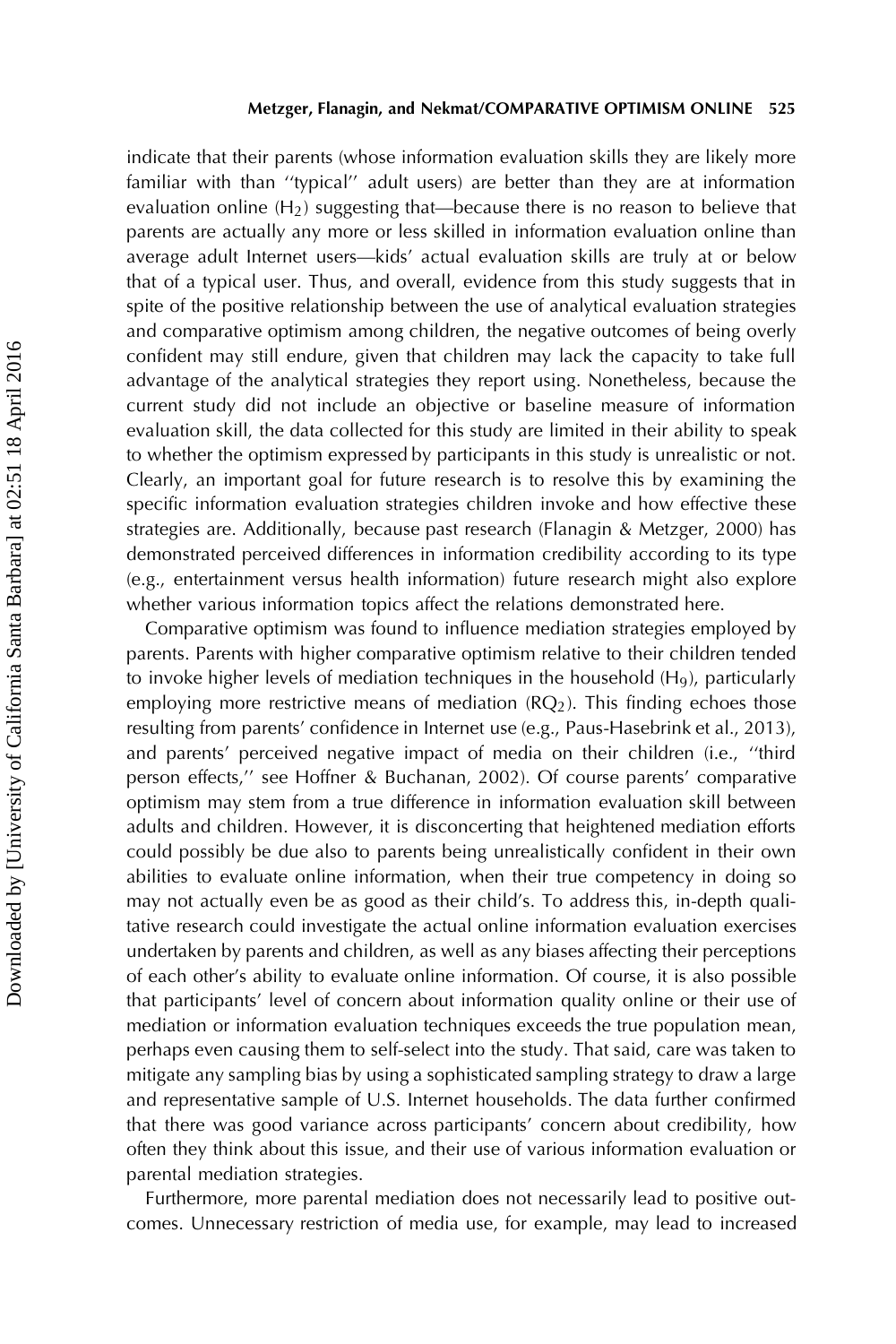aggression toward parents and increased desire to seek out forbidden content (see Kirwil, 2009; Livingstone & Helsper, 2008). It would therefore be useful for future research to gauge the impact of parents' comparative optimism on their child's Internet use (via mediation strategies), while also examining how accurate this optimism is in comparison to parents' actual information evaluation abilities. Future research should also consider the comparative optimism determinants found here in the context of more recently developed measures of parental mediation strategies that are directly germane to Internet use, such as checking the online social networking profiles and Web sites visited by the child, extensions to restrictive strategies (e.g., installing content filtering software), and targeted interaction restrictions (e.g., prohibiting online activities such as instant messaging) (Sonck et al., 2013), as well as the influence of tools such as social media and online social networks, which might provide opportunities for contradiction or reinforcement of one's comparative optimism via online word of mouth mechanisms.

Findings from this study also offer insight into nurturing children's online information literacy. For instance, the convergence of parent-child comparative optimism relative to one another as children grow older suggests that parental involvement in ''scaffolding'' their children's online information literacy should begin at the youngest age possible, when children perceive that their parents are most capable relative to them in evaluating online information. From the child's perspective, this study illuminates how comparative optimism can reflect practices associated with online information literacy (i.e., children being less believing and more analytic in evaluating the credibility of information). Future studies could examine whether these relationships extend beyond online *content*. For example, research might consider comparative optimism in relation to safe practices associated with online contact (e.g., harmful peer-to-peer communications such as harassment or bullying) and *conduct* (e.g., harmful or illegal activities such as pornography and intellectual property infringements). This would provide a more complete view of how comparative optimism is implicated in children's overall digital literacy.

# Conclusion

This study provides new evidence that comparative optimism operates in people's evaluation of online information, which is a critical domain of information exchange due to its prevalence, ubiquity, and importance today. Children's optimism when compared to their parents and other Internet users was shown to be related to their feelings of Internet self-efficacy, the cognitive styles they invoke to evaluate information, and their development over time. Adults—both when acting as parents and when compared to other Internet users—exhibit varying levels of comparative optimism that demonstrates their cognizance of differences across comparison groups, the influence of demographic factors on their comparative optimism, and the ways in which these factors manifest in the mediation strategies they employ to guide Internet access and use by their children. Implications for online information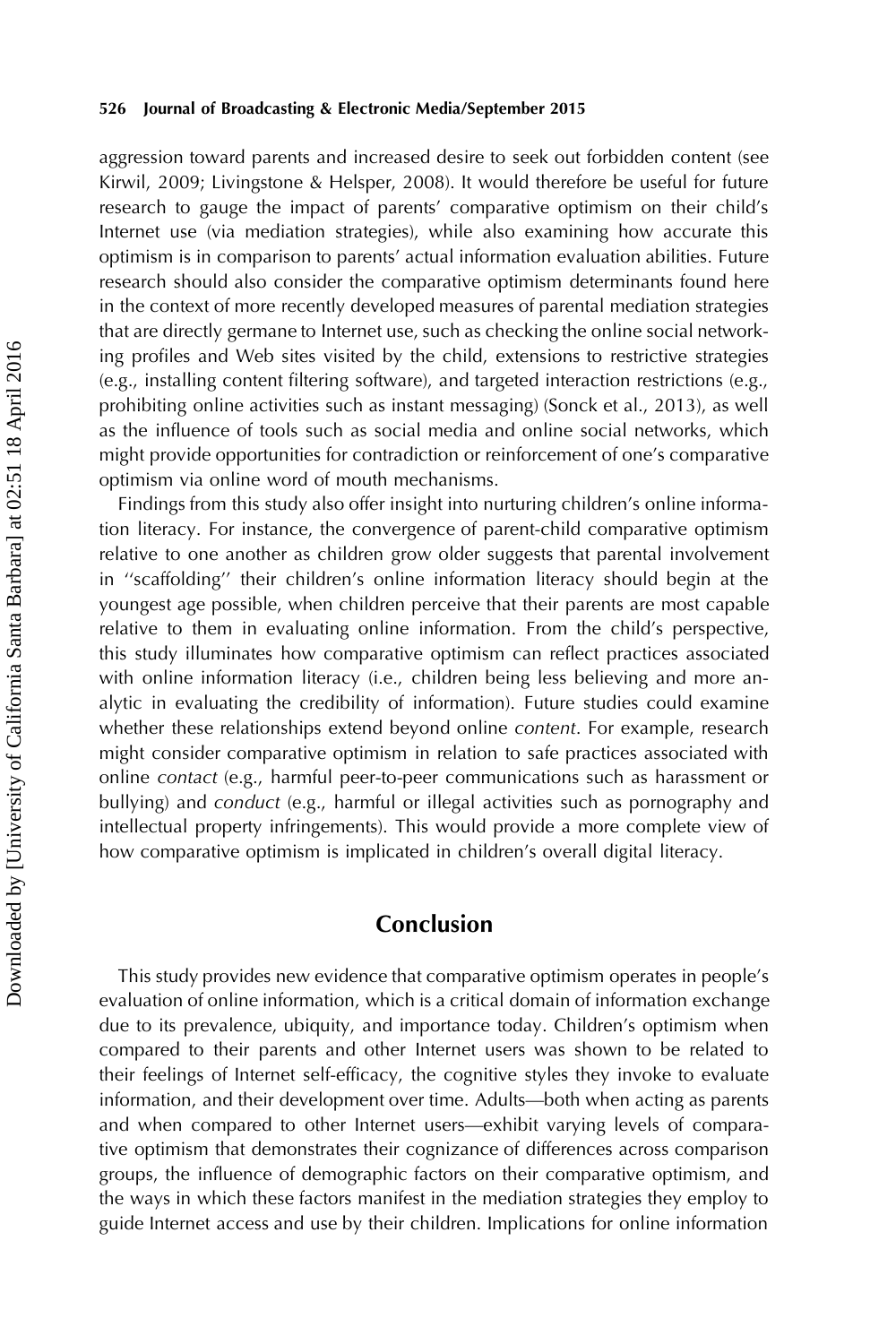literacy and future research directions were also suggested that extend knowledge beyond these early findings, as children confront the realities of coming of age in an environment increasingly dominated by online information resources.

# Funding

Support was received from John D. and Catherine T. MacArthur Foundation.

### Note

<sup>1</sup>Data for this study were collected in June 2009. There is no reason to believe that comparative optimism, which is understood to be an enduring trait of human nature, or strategies people use to evaluate credibility, which have been shown to be rather stable across time and platform, would be any different today. Nor has the type or format of information online changed radically or in any critical ways since data collection for this study was conducted. That said, this study is the first in what we hope will become an ongoing stream of research on this issue, as it has such important implications for digital literacy.

# References

- Alicke, M. D., Klotz, M. L., Breitenbecher, D. L., Yurak, T. J., & Vredenburg, D. S. (1995). Personal contact, individuation, and the above-average effect. Journal of Personality and Social Psychology, 68, 804–825.
- Baek, Y. M., Kim, E., & Bae, Y. (2014). My privacy is okay but theirs is endangered: Why comparative optimism matters in online privacy concern. Computers in Human Behavior, 31, 48–56.
- Bandura, A. (1997). Self-efficacy: The exercise of control. New York, NY: Freeman.
- Cacioppo, J. T., & Petty, R. E. (1982). The need for cognition. Journal of Personality and Social Psychology, 42, 116–131.
- Campbell, J., Greenauer, N., Macaluso, K., & End, C. (2007). Unrealistic optimism in Internet events. Computers in Human Behavior, 23, 1273–1284.
- Chambers, J. R., & Windschitl, P. D. (2004). Biases in social comparative judgments: The role of nonmotivated factors in above-average and comparative-optimism effects. Psychological Bulletin, 130, 813–838.
- Chapin, J., de las Alas, S., & Coleman, G. (2005). Optimistic bias among potential perpetrators and victims of youth violence. Adolescence, 40, 749–760.
- Cho, H., Lee, J.–S., & Chung, S. (2010). Optimistic bias about online privacy risks: Testing the moderating effects of perceived controllability and prior experience. Computers in Human Behavior, 26, 987–995.
- Cho, H., Lee, J-S., & Lee, S. (2013). Optimistic bias about H1N1 flu: Testing the links between risk communication, optimistic bias, and self-protection behavior. Health Communication, 28, 146–158.
- Clark, L. S. (2011). Parental mediation theory for the digital age. Communication Theory, 21, 323–343.
- Crowell, T., & Emmers-Sommer, T. (2001). Examining condom use: Self-efficacy and coping in sexual situations. Communication Research Reports, 17, 191–202.
- Davison, W. P. (1983). The third-person effect in communication. Public Opinion Quarterly, 47, 1–13.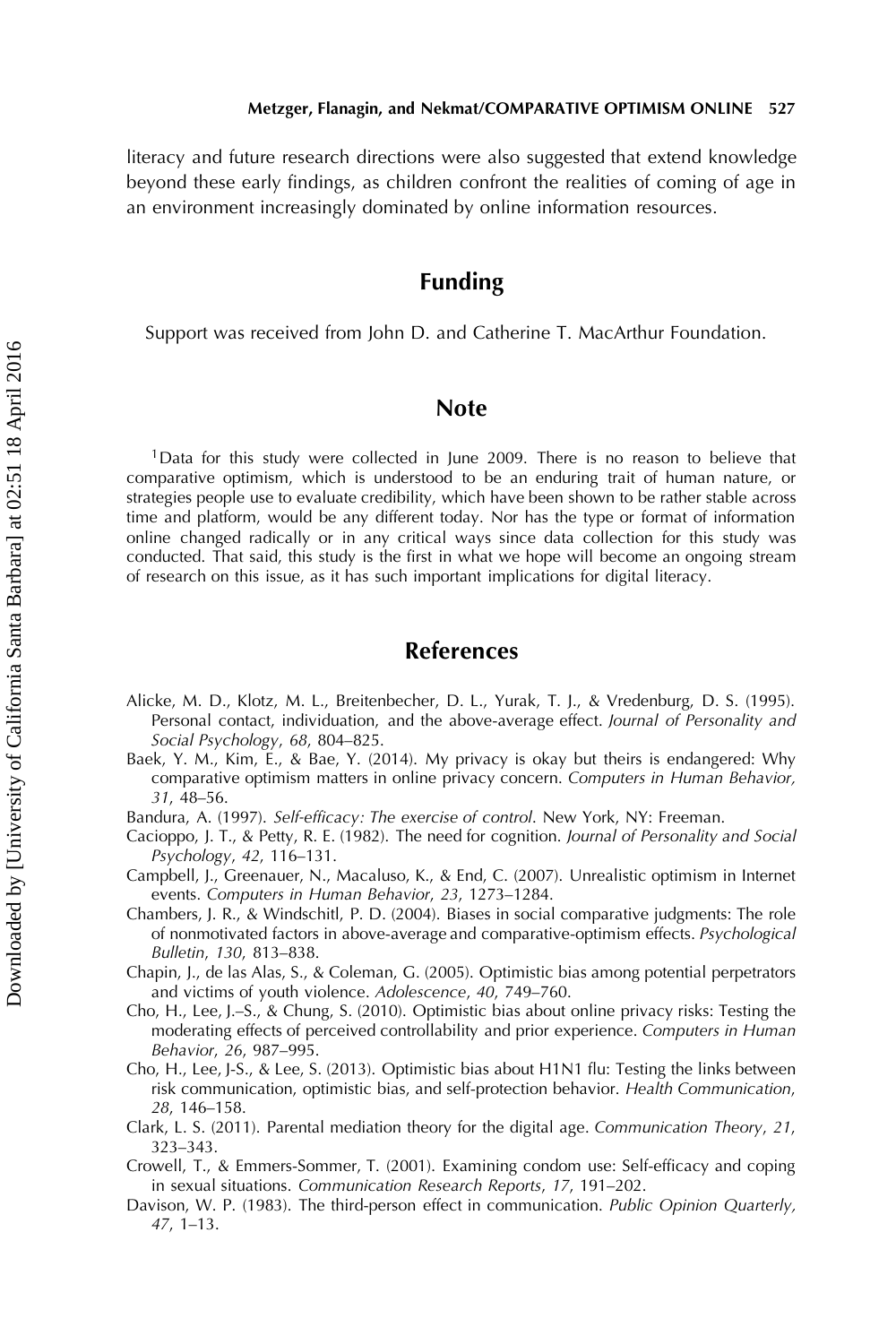- Dillard, A. J., McCaul, K. D., & Klein, W. M. P. (2006). Unrealistic optimism in smokers: Implications for smoking myth endorsement and self-protection motivation. Journal of Health Communication, 11, 93–102.
- Duck, J. M., Terry, D. J., & Hogg, M. A. (1995). The perceived influence of AIDS advertising: Third-person effects in the context of positive media content. Basic and Applied Social Psychology, 17, 305–325.
- Epstein, S., Pacini, R., Denes-Raj, V., & Heier, H. (1996). Individual differences in intuitive– experiential and analytical–rational thinking styles. Journal of Personality and Social Psychology, 71, 390–405.
- Flanagin, A. J., & Metzger, M. J. (2000). Perceptions of Internet information credibility. Journalism and Mass Communication Quarterly, 77, 515–540.
- Flanagin, A. J., & Metzger, M. J. (2008). Kids and credibility: An empirical examination of youth, digital media use, and information credibility. Cambridge, MA: MIT Press.
- Harris, P., & Middleton, W. (1994). The illusion of control and optimism about health: On being less at risk but no more in control than others. British Journal of Social Psychology, 33, 369–386.
- Helweg-Larsen, M., & Shepperd, J. A. (2001). Do moderators of the optimistic bias affect personal or target risk estimates? A review of literature. Personality and Social Psychology Review, 5, 74–95.
- Hoffner, C., & Buchanan, M. (2002). Parents' responses to television violence: The thirdperson perception, parental mediation and support for censorship. Media Psychology, 4, 231–252.
- Hong, T. (2006). The Internet and tobacco cessation: The roles of Internet self-efficacy and search task on the information-seeking process. Journal of Computer-Mediated Communication, 11.
- Kim, H.–K., & Davis, K. E. (2009). Toward a comprehensive theory of problematic Internet use: Evaluating the role of self-esteem, anxiety, flow, and the self-rated importance of Internet activities. Computers in Human Behavior, 25, 490–500.
- Kirwil, L. (2009). Parental mediation of children's Internet use in different European countries. Journal of Children and Media, 3, 394–409.
- Klein, C. T. F., & Helweg-Larsen, M. (2002). Perceived control and the optimistic bias: A meta-analytic review. Psychology and Health, 17, 437–446.
- Lauricella, A. R., Barr, R. F., & Calvert, S. L. (2009). Emerging computer skills: Influences of young children's executive functioning abilities and parental scaffolding techniques in the U.S. Journal of Children and Media, 3, 217–233.
- Leu, D. J., Coiro, J., Castek, J., Hartman, D., Henry, L. A., & Reinking, D. (2008). Research on instruction and assessment in the new literacies of online reading comprehension. In C. C. Block, S. Parris, & P. Afflerbach (Eds.), Comprehension instruction: Research-based best practices (pp. 321–346). New York, NY: Guilford.
- Li, X. (2008). Third-person effect, optimistic bias, and sufficiency resource in Internet use. Journal of Communication, 58, 568–587.
- Liberman, N., Trope, Y., & Stephan, E. (2007). Psychological distance. In A. W. Kruglanski & E. T. Higgins (Eds.), Social psychology: Handbook of basic principles (vol. 2, pp. 353– 383). New York, NY: Guilford Press.
- Livingstone, S., & Helsper, E. J. (2008). Parental mediation of children's Internet use. Journal of Broadcasting & Electronic Media, 52, 581–599.
- Mathson, S. M., & Lorenzen, M. G. (2008). We won't be fooled again: Teaching critical thinking via evaluation of hoax and historical revisionist Web sites in a library credit course. College & Undergraduate Libraries, 15, 211–230.
- Meirick, P. C. (2004). Topic-relevant reference groups and dimensions of distance: Political advertising and first- and third-person effects. Communication Research, 31, 234–255.
- Meirick, P. C., Sims, J., Gilchrist, E., & Croucher, S. (2009). All the children are above average: Parents' perceptions of education and materialism as media effects on their own and other children. Mass Communication & Society, 12, 217–237.
- Metzger, M. J., & Flanagin, A. J. (2008). Digital media, youth, and credibility. Cambridge, MA: MIT Press.